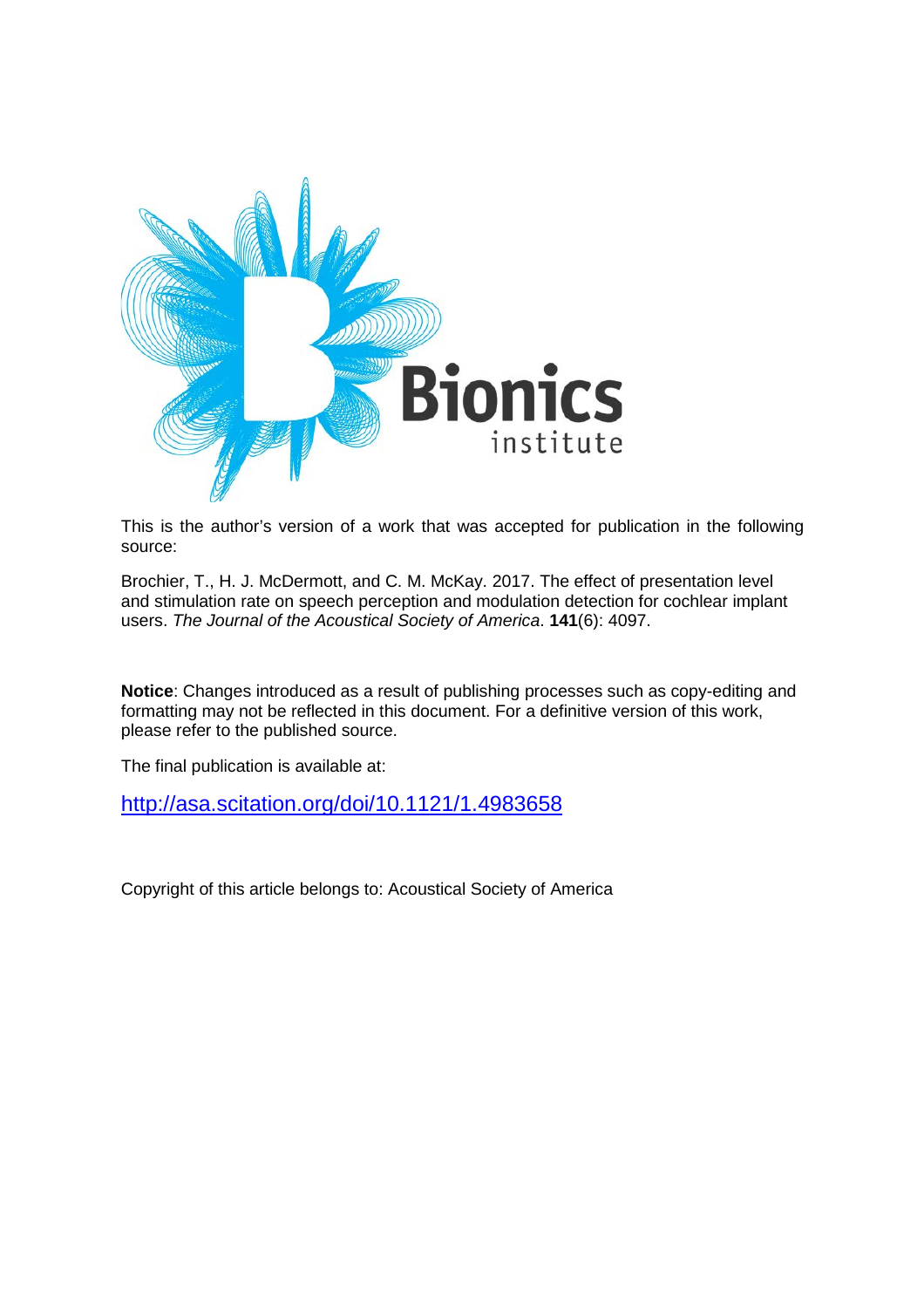$\triangleq$ 

| $\mathbf 1$               | The effect of presentation level and stimulation rate on speech perception             |
|---------------------------|----------------------------------------------------------------------------------------|
| $\overline{2}$            | and modulation detection for cochlear implant users                                    |
| $\ensuremath{\mathsf{3}}$ |                                                                                        |
| 4                         | <b>Running head:</b>                                                                   |
| 5                         | Cochlear implant speech perception: rate effects                                       |
| 6                         |                                                                                        |
| $\overline{7}$            | Tim Brochier, Hugh McDermott, Colette McKay                                            |
| 8                         | The Bionics Institute, 384-388 Albert Street, East Melbourne, Victoria 3002, Australia |
| 9                         | University of Melbourne, Department of Medical Bionics, 384-388 Albert Street, East    |
| 10                        | Melbourne, Victoria 3002, Australia                                                    |
| $11\,$                    |                                                                                        |
| 12                        |                                                                                        |
| 13                        |                                                                                        |
| $14\,$                    |                                                                                        |
| 15                        |                                                                                        |
| 16                        |                                                                                        |
| $17\,$                    |                                                                                        |
| 18                        |                                                                                        |
|                           |                                                                                        |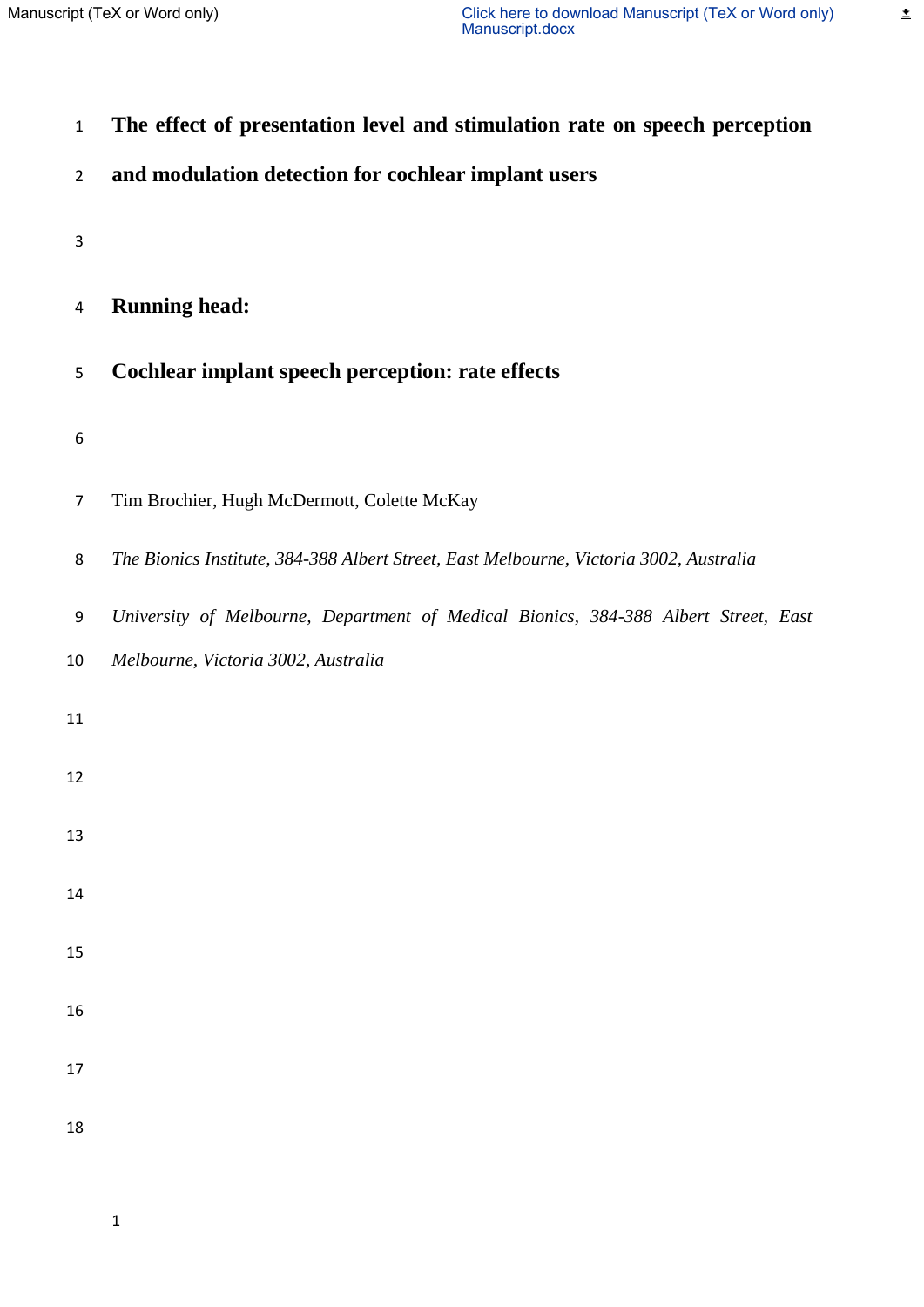In order to improve speech understanding for cochlear implant (CI) users, it is important to maximize the transmission of temporal information. The combined effects of stimulation rate and presentation level on temporal information transfer and speech understanding remain unclear. The present study systematically varied presentation level (60, 50, and 40 dBA) and stimulation rate (500 and 2400 pulses per second per electrode (pps)) in order to observe how the effect of rate on speech understanding changes for different presentation levels. Speech recognition in quiet and noise, and acoustic amplitude modulation detection thresholds (AMDTs) were measured with acoustic stimuli presented to speech processors via direct audio input (DAI). With the 500 pps processor, results showed significantly better performance for CNC words in quiet, and a reduced effect of noise on sentence recognition. However, no rate or level effect was found for AMDTs, perhaps partly because of amplitude compression in the sound processor. AMDTs were found to be strongly correlated with the effect of noise on sentence perception at low levels. These results indicate that AMDTs, at least when measured with the CP910 Freedom speech processor via DAI, explain between- subject variance of speech understanding, but do not explain within-subject variance for different rates and levels.

- 
- 
-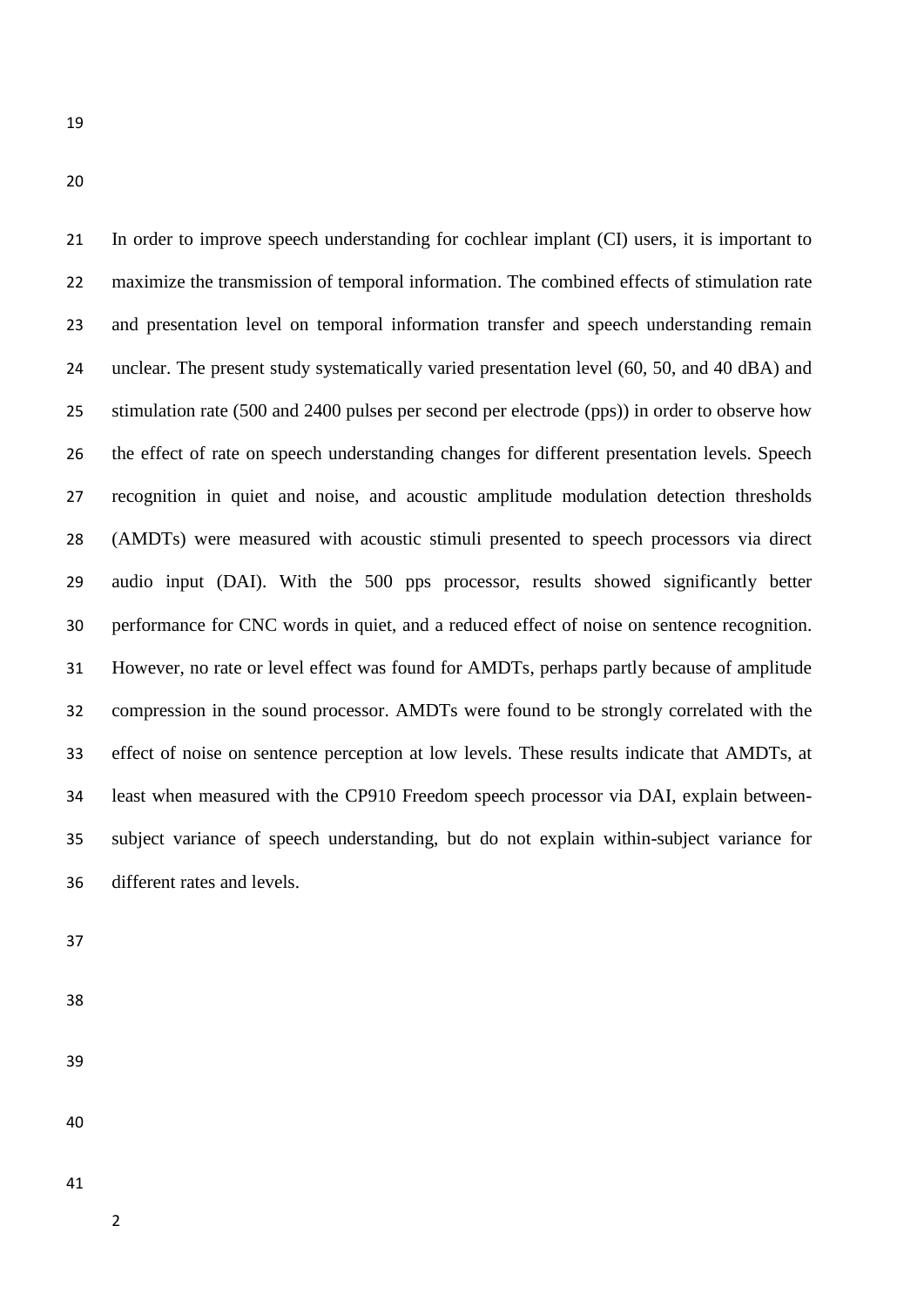## **I. INTRODUCTION**

 The perception of temporal amplitude modulations is critical for speech understanding. Cochlear implant users are especially reliant upon temporal information in speech, due to the limited spectral resolution of the cochlear implant. In order to transmit temporal information, cochlear implant processors separate the incoming acoustic signal into several frequency bands, each allocated to a specific electrode in the implanted array. In the most common signal processing strategies, the electrodes are activated with fixed-rate biphasic pulse trains, which are amplitude-modulated by the temporal envelope of their respective frequency band. The aim of the present study was to examine the effect of stimulation rate on speech perception for cochlear implant users, and to determine how the effect of rate on speech understanding changes for different presentation levels.

 In the following, the stimulation rate is stated as the rate programmed in the sound processor, corresponding to the maximum rate on each active electrode, with units of pulses per second (pps).There is a wide range of available stimulation rates in current processors, from rates as low as 200 pps, to rates as high as 5000 pps. Assuming equal sampling rates of the microphone signal (typically around 16 kHz) and similar envelope extraction methods, high stimulation rates provide more detailed sampling of the temporal envelope than low stimulation rates. High rates also promote stochastic responses in auditory neurons (Rubinstein *et al.*, 1999), reducing unnatural phase locking observed in rates below 800 pps (Dynes and Delgutte, 1992). However, the presumed advantages of high stimulation rates may be offset by increased channel interaction (McKay *et al.*, 2005; Middlebrooks, 2004) or higher variation in perceived loudness cues (Azadpour *et al.*, 2015).

 Many studies have examined the effect of stimulation rate on speech perception for cochlear implant users, with variable results. Using the CIS stimulation strategy, both Kiefer *et al.*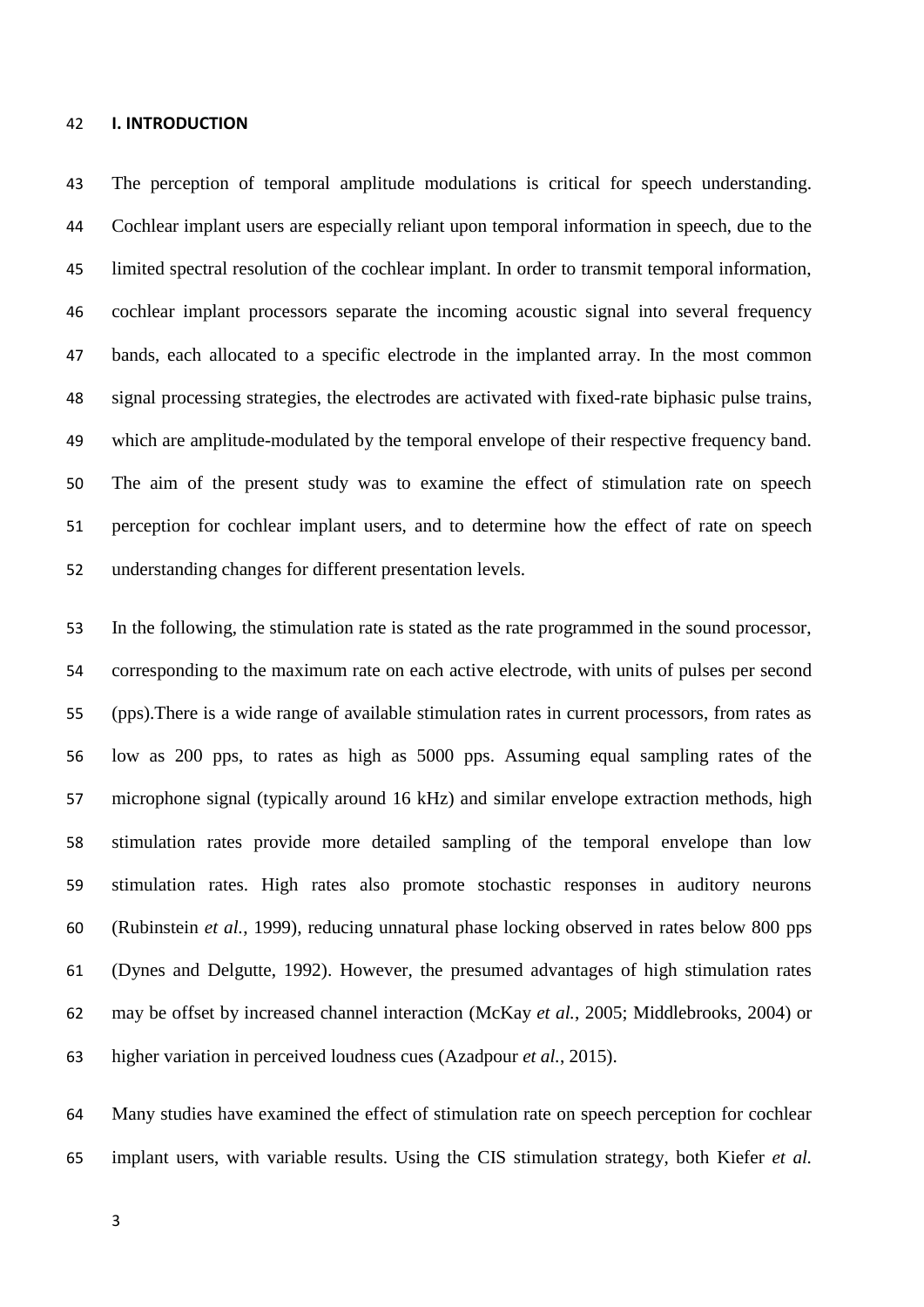(2000) and Loizou *et al.* (2000) observed improved word and consonant recognition as pulse rates increased from 250 – 2000 pps. However, using the same strategy, Lawson *et al.* (1996) 68 showed no effect of pulse rate for rates from  $250 - 2525$  pps, and Fu and Shannon (2000) only showed improved speech performance up to 150 pps, with insignificant differences for pulse rates from 150 - 500 pps.

 Using the ACE stimulation strategy, Holden *et al.* (2002) tested rates between 720 and 1800 pps at presentation levels of 50, 60, and 70 dB SPL. While better group mean scores were measured for sentence recognition at 50 dB SPL using the high rate of 1800 pps compared to the low rate of 720 pps, all other presentation levels and speech tests (phonemes, words) showed no significant rate effects. Friesen *et al.* (2005) measured phoneme, word, and sentence recognition with the Clarion, Clarion II, and Nucleus 24, all using the CIS strategy. Rates from 200 – 5000 pps were compared and no significant differences were found between rates. Similarly, Weber *et al.* (2007) found that rates between 500 and 2500 pps had no influence on speech recognition scores for monosyllables or sentences, when using the ACE strategy on the Nucleus Freedom processor.

 In a longitudinal study, Plant *et al.* (2007) tested the Nucleus 24 processor with the ACE strategy, and found that rate preference was highly subject dependent. Subjects chose a medium stimulation rate between 1200 and 1400 pps, and a high stimulation rate between 2400 and 3200 pps, and then completed speech perception tests and reported their preferences. Of 15 subjects, 5 preferred the medium rate, 8 preferred the high rate, and 2 were undecided. Only 2 subjects performed better in tests of both CNC words and CUNY sentences with the higher rate. Arora *et al.* (2009) tested the CI24 Contour implant with the ESPirit 3G Processor, and also found results were subject dependent. Group mean scores were significantly better for medium rates of 500 pps and 900 pps than for the low rate of 275 pps. Of 8 subjects, 3 were best at 500 pps, 3 at 900 pps, and 2 showed no significant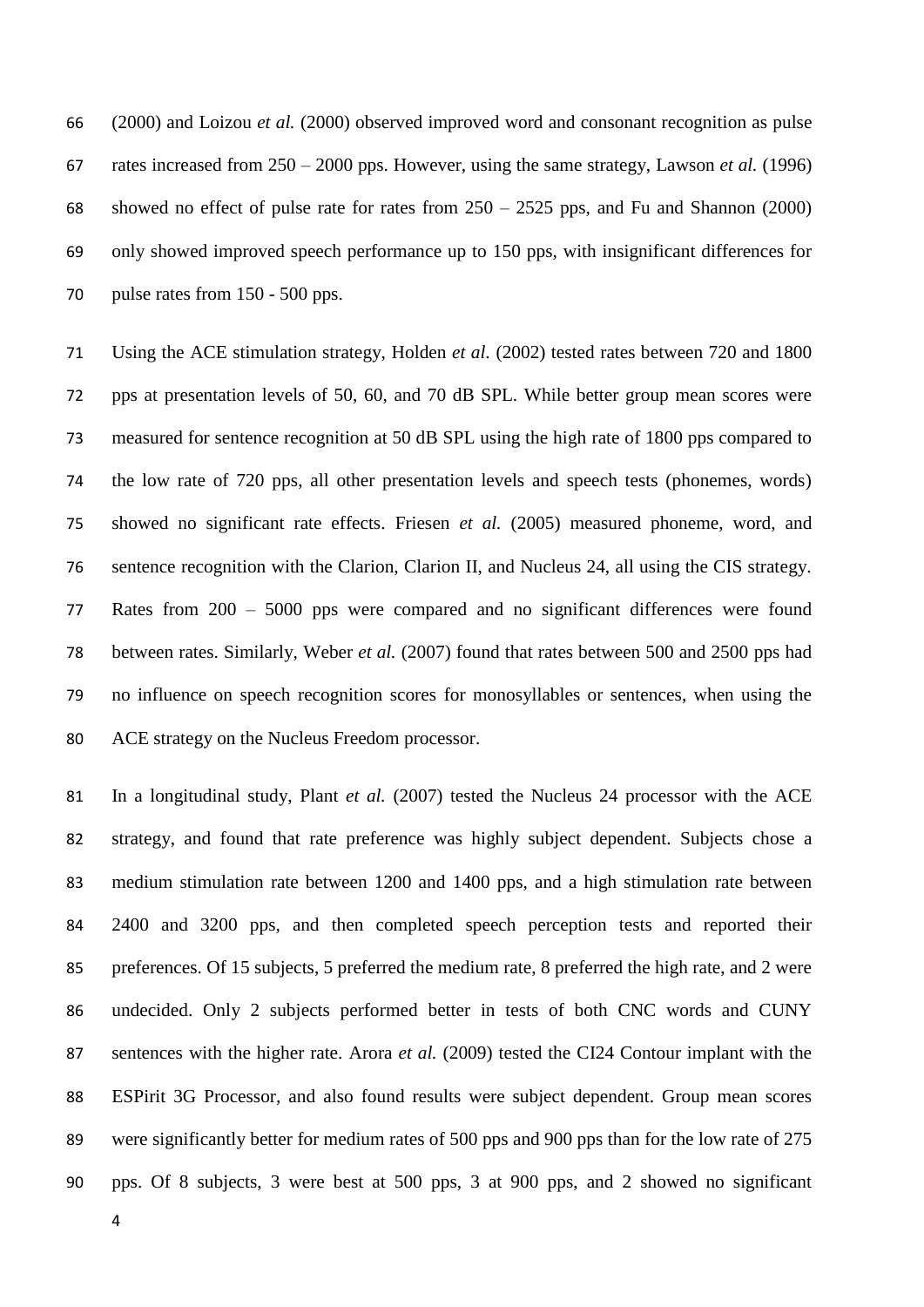difference between 500 and 900 pps. Shannon *et al.* (2011) came to similar conclusions, showing that for pulse rates from 600 – 5000 pps, CNC words and IEEE sentences in quiet and in noise had similar results across rates. They used the Advanced Bionics CII Processor with the CIS strategy. Park *et al.* (2012) showed significant rate effects with Korean sentences, with subjects performing better at the low-mid rate of 900 pps than the high rate of 2400 pps using the Nucleus 24 processor and the ACE strategy.

 Nearly all of the above studies used presentation levels between 60 dB SPL and 70 dB SPL, which output currents in the upper half of the electrical dynamic range. At these high levels, there has been little rate effect shown in either speech, or in psychophysical correlates of speech, such as modulation detection thresholds and temporal modulation transfer functions. However, at lower levels (below 50% of the dynamic range), in studies using direct electrical stimulation, low rates consistently lead to better modulation detection thresholds than high rates (Fraser and McKay, 2012; Galvin III and Fu, 2005; Galvin and Fu, 2009; Green *et al.*, 2012; Pfingst *et al.*, 2007). Since modulation detection thresholds have been shown to correlate with speech perception ability (De Ruiter *et al.*, 2015; Fu, 2002; Gnansia *et al.*, 2014; Luo *et al.*, 2008; Won *et al.*, 2011), similar rate effects for speech at low levels could be hypothesized. That is, since modulation detection improves with low rates compared to high rates at low levels, it is of interest whether speech perception also improves for low rates compared to high rates at low levels.

 Park (2012) and Holden (2002) are the only researchers to perform speech recognition tests at levels below 60 dB SPL, and have obtained conflicting results. Holden did not observe consistent differences in speech understanding between the high rate of 1800 pps and the low rate of 720 pps, but some subjects had better speech perception in noise at the higher rate for the 50 dB SPL stimulus. Park (2012), however, used presentation levels of 45 dB SPL, and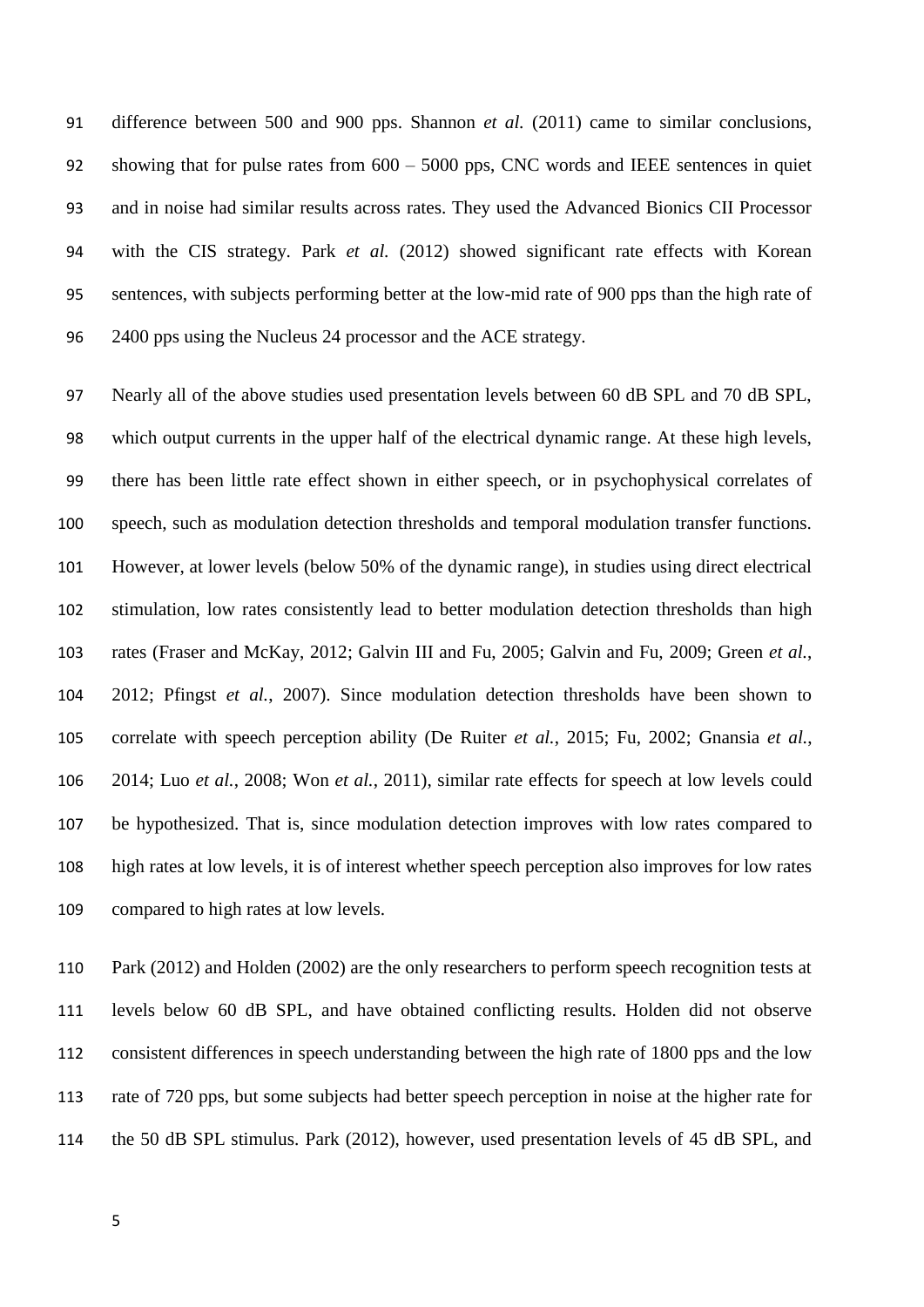found that subjects consistently performed better on Korean sentences and phonemes with the lower rate of 900 pps compared to the higher rate of 2400 pps.

 The present study systematically varied presentation level and stimulation rate in order to observe how the effect of rate on speech understanding changes for different presentation levels. Word recognition in quiet, the effect of noise on sentence perception, and acoustic amplitude modulation detection thresholds (AMDTs) were measured. All measurements were performed using novel speech processor MAPs with rates of 500 pps and 2400 pps, at presentation levels of 40 dBA, 50 dBA, and 60 dBA. A two-way repeated measures analysis of variance (ANOVA) was used to test whether there was an interaction effect between stimulation rate and presentation level. It was hypothesized that speech understanding would be poor at the high rate compared to the low rate, only for stimuli at the lower level.

# **II. METHODS**

#### **A. Participants**

 Nine postlingually deafened adult CI users completed the study. Participants were recruited from the clinical population of the Royal Victorian Eye and Ear Hospital. Permission to conduct the studies was obtained from the Human Research and Ethics Committee of the Royal Victorian Eye and Ear Hospital, and each participant provided written informed consent. Participants were tested over the course of four to five sessions of 1-2 hours. Details about the participants are described in *Table I.*

# **B. Equipment**

 Participants were fit with the same CP910 Freedom Speech Processor. Two MAPs were created: Experimental MAP 1 with a rate of 500 pps, and Experimental MAP 2 with a rate of 2400 pps. The experimental MAPs used the ACE strategy with 6 maxima, pulse width of 25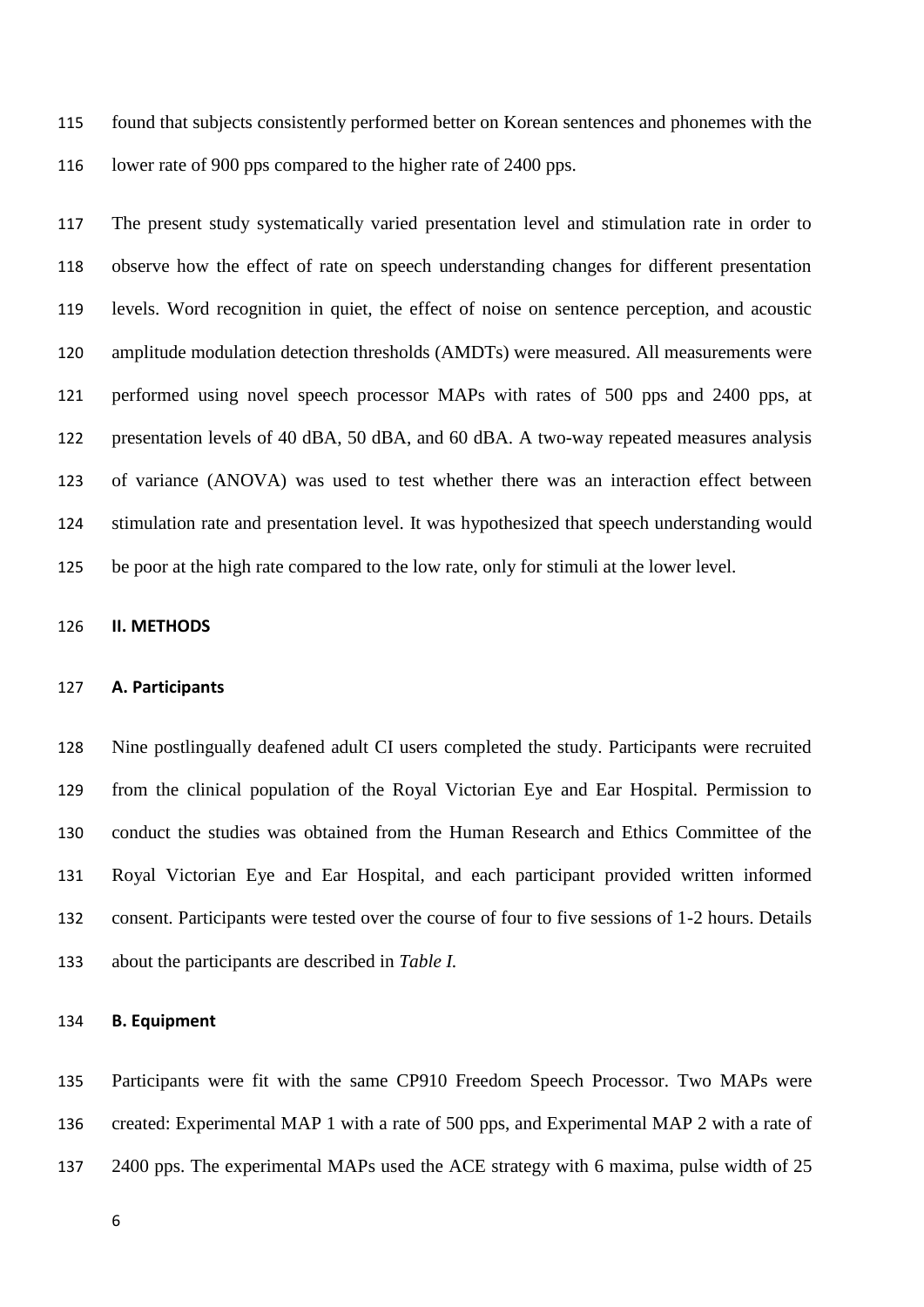μs, and interphase gap of 8.4 μs. The number of maxima was reduced from the clinical standard of 8 in order to keep the pulse width and interphase gap constant between the experimental MAPs (a pulse width of 25 μs with 8 maxima is unavailable for the rate of 2400 pps in the cochlear implant fitting software).

 The standard clinical procedure at the Royal Victorian Eye and Ear Hospital was used to create the experimental MAPs. Threshold (T) and Comfort (C) levels were found for each electrode at both the 500 pps and 2400 pps rate. Loudness balancing was performed both at C levels and at 70% of the dynamic range, using three-electrode sweeps across the array. Participants were asked whether the loudness of the stimulation at each electrode was the same, and T and C levels were adjusted accordingly. More specifically, C-levels were adjusted during loudness balancing at C-level, and T-levels were adjusted during loudness 149 balancing at 70% of the dynamic range. Finally, to ensure that both experimental MAPs were balanced in loudness, 50 dB SPL Bamford-Kowal-Bench (BKB) sentences (Bench *et al.*, 1979) were presented for both stimulation rates. C-levels were further adjusted to ensure that both experimental programs were loudness balanced. In order to have more control over the presentation level and processing of the stimuli, Adaptive Dynamic Range Optimization (ADRO), Autosensitivity Control (ASC), SmartSound iQ, Background Noise Reduction, Wind Noise Reduction, and Beamforming were all disabled.

 The sensitivity was fixed at the default value of 12 for both experimental programs. The sensitivity control determines the minimum acoustic level in each channel that is mapped to the electrical T-level in that channel. The minimum acoustic level is both frequency- dependent and signal-dependent. At a sensitivity of 12, the minimum acoustic level for pure sine tones is 13 dB SPL for channels 1 through 8 (center frequencies 7438 down to 2875 Hz), and rises to 30 dB SPL at a slope of approximately 6 dB/octave for channels 9 through 22 (center frequencies 2300 down to 250 Hz). At the 40 dBA presentation level, some low level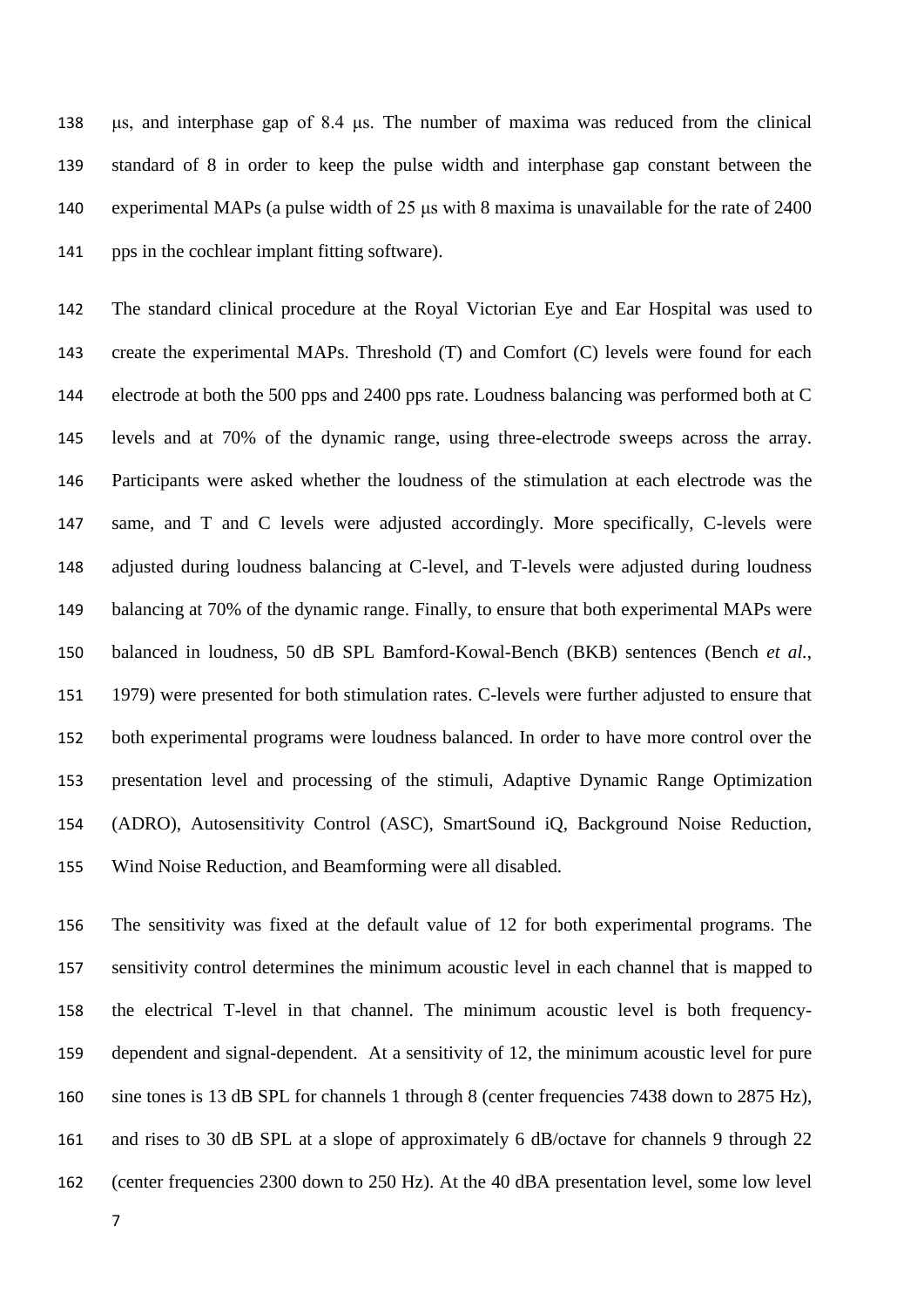envelope cues were below the level that results in perceptible stimulation, which likely reduced the listeners' ability to understand speech in this condition. The sensitivity control also determines an upper acoustic threshold, above which all envelope levels are mapped to electrical C-level. This upper threshold is 40 dB above the minimum acoustic level in each channel. At the 60 dBA presentation level, the upper acoustic threshold would cause some high level envelope cues to be compressed, possibly affecting speech perception and modulation detection at this level.

 The volume was fixed at 6 for the fitting and testing of both experimental MAPs. The volume control raises or lowers the electric C-levels by a certain percentage of the dynamic range. Fixing the volume at 6 for both fitting and testing ensured that the fitted C-levels for each experimental MAP remained unaltered through the duration of the experiment.

 The participants' clinical MAP was not tested, because there would be a clear preference for the stimulation rate with which they are accustomed. The intent of this acute study was to observe immediate effects of altering the stimulation rate. The high rate of 2400 pps and low rate of 500 pps were chosen because they are above and below the usual rate of 900 pps for all participants, with the exception of P5, who uses a 250 pps clinical MAP. Thus both experimental MAPs were novel for all the participants.

# **C. Stimuli and Procedure**

 All speech and psychophysical stimuli were presented using the direct audio input of the CP910 Freedom processor in order to prevent the use of residual hearing. The presentation level to the direct audio input was calibrated to ensure that the output of the processor was equivalent for the same acoustic stimulus through the microphone input and direct audio input.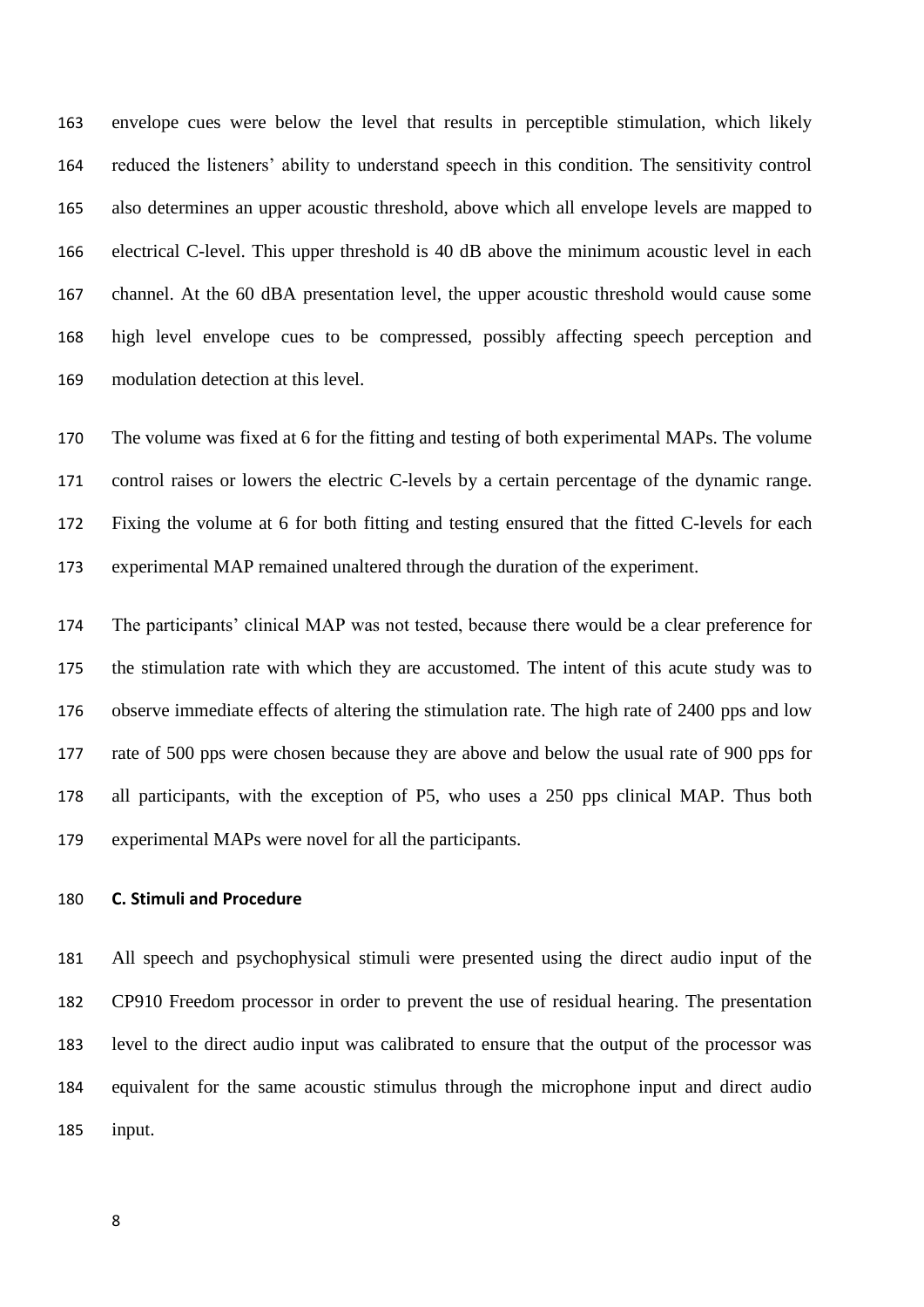# *1. Speech Perception*

 Speech intelligibility was evaluated using Consonant-vowel Nucleus-Consonant (CNC) words in quiet and BKB sentences in quiet and in competing multi-talker babble noise. The CNC material comprised two lists, each containing 150 words recorded by a male Australian speaker. Each list comprised 50 different words at 3 presentation levels: 40 dBA (low), 50 dBA (mid-low), and 60 dBA (mid-high). The order of the words and levels in each list was randomized. For each test, the word list was selected at random, and no list was repeated for any subject. The participants were given one short practice list (16 words) with their clinical MAP before testing began. The participants were asked to repeat each word immediately after it was presented, and they were scored on correct phonemes identified out of a total of 150 phonemes at each level. They were tested with the two experimental MAPs (500 pps and 2400 pps).

 The BKB sentences comprised one list of 640 sentences, each sentence containing three key words, recorded by an Australian male speaker. The participants were given one practice trial of 16 sentences before testing began. Aside from the practice lists, no other training was provided to participants for the novel MAPs. In order to minimize learning effects, the comparisons made in this study only were between equally novel MAPs, and the order of the testing was methodically varied among participants. Sentences were selected at random, and no sentence was repeated during any test for any subject. Participants were first presented with 32 sentences in quiet at each presentation level and each rate, in order to establish a baseline score in each condition. The participants were asked to repeat as many words as they could in each sentence. An adaptive procedure was used to assess the effect of competing noise on each listener's ability to understand the sentences. The target SNR was the SNR at which the participant correctly identified 70% of the words that they recognized in the corresponding quiet conditions. SNR70% was measured (as in McKay and Henshall (2002)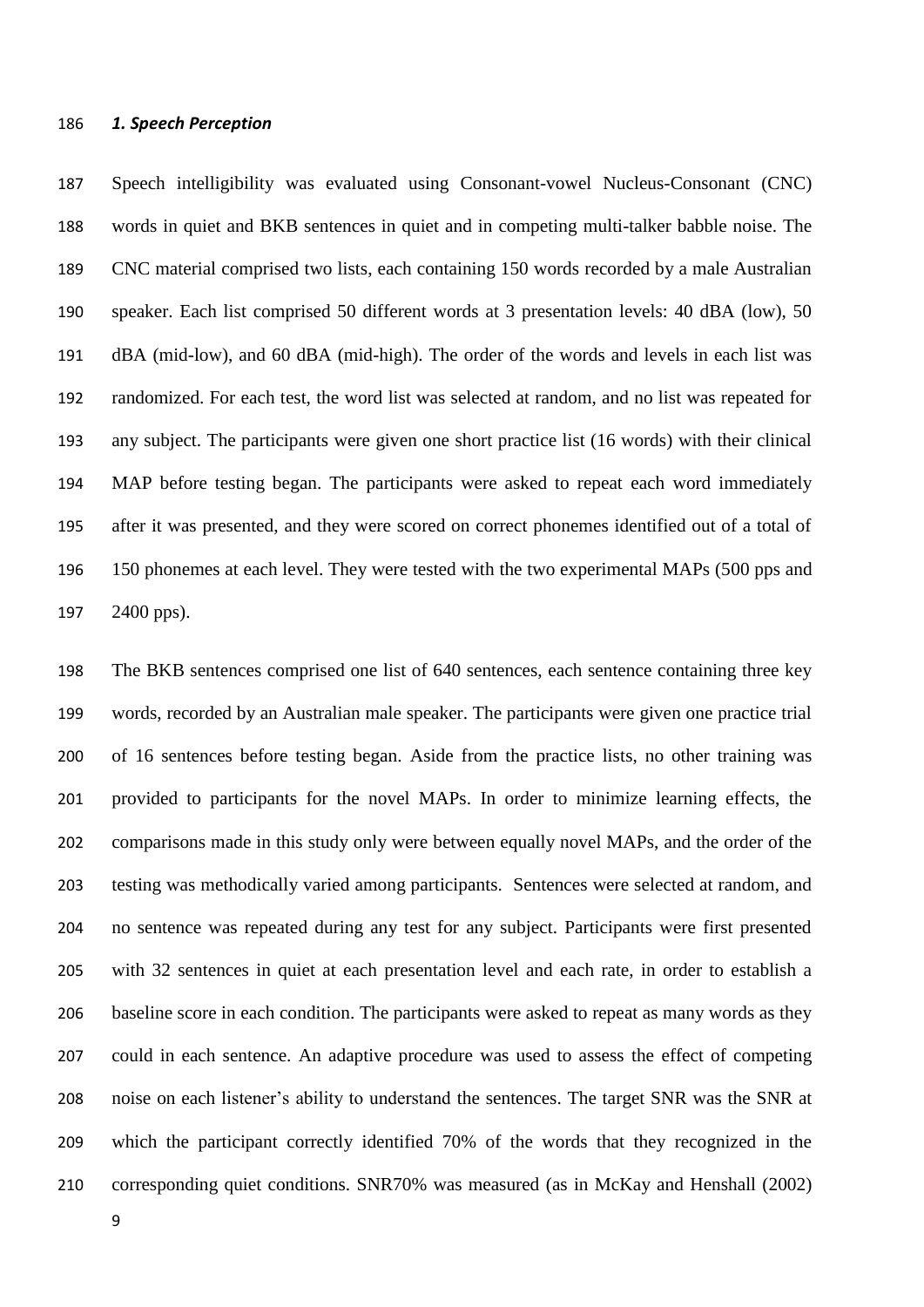and McDermott *et al.* (2005)), as opposed to speech reception threshold (SNR for 50% correct), so that the measure reflected largely the effect of noise rather than being highly 213 influenced by the performance in quiet. Initially the SNR was set to  $+15$  dB. The speech was fixed at the level used in the quiet condition, and the noise level was adapted to change the SNR. In each trial, the subject was given three sentences, with a total of 9 key words. If they received a score higher than 70% of their quiet condition score, the SNR was lowered; conversely, if they received a score lower than 70% of their quiet condition score, the SNR was raised. The SNR was changed in steps of 5 dB until two reversals were obtained, then steps of 3 dB until six more reversals were obtained. The final SNR to achieve 70% of the 220 words in quiet condition (SNR<sub>70%</sub>) was the average of these last 6 reversals. SNR<sub>70%</sub> was evaluated for 3 presentation levels (40, 50, and 60 dBA) and 2 rates (500 pps and 2400 pps).

# *2. Acoustic Modulation Detection Threshold Estimation*

 AMDTs were measured at presentation levels of 60 dBA and 40 dBA using the 500 pps and the 2400 pps MAP. Stimuli were presented through the direct audio input of the CP910. Sinusoidal modulation was applied using *Equation 1*:

$$
N_{Mod} = N_{Pink} \left( 1 + M_{Depth} \cos \left( 2\pi t f_{mod} \right) \right) \tag{1}
$$

 *NMod* represents the modulated pink noise, and *NPink* represents the unmodulated pink noise. The *MDepth* variable represents the modulation index, which was varied between 0.001 (essentially no modulation, -60 dB relative to 100% modulation) and 1 (full modulation, 0 dB relative to 100% modulation). The *fmod* variable represents the modulation frequency and *t*  represents time. The MAPs used for measuring AMDTs were the same as the 500 pps and 232 2400 pps experimental MAPs explained before, but with only the six lowest frequency channels activated (electrodes 17-22:). The CP910 requires at least 12 channels out of 22 to be enabled when programming a MAP, so the 6-channel MAPs were created by disabling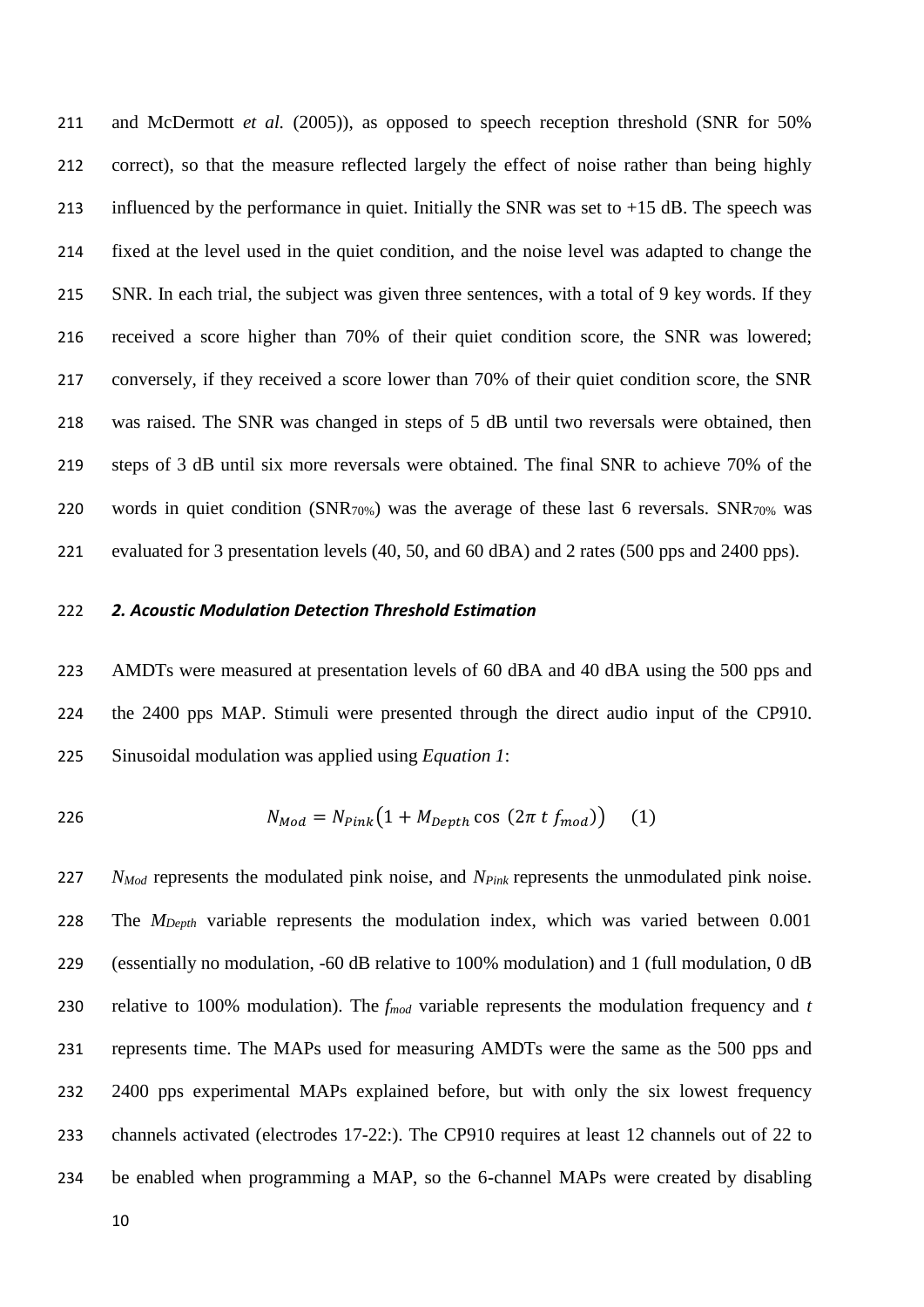channels 7-16, and setting the T and C levels of channels 1-6 to zero. This process resulted in an automatic reassignment of the frequency allocation in the processor. The bin widths for channels 17-21 were expanded from 125 Hz to 250 Hz, while the bin width for channel 22 remained 125 Hz. The range of center frequencies for channels 17-22 was expanded from 239 150-875 Hz to 150-1500 Hz. The pink noise stimuli were lowpass filtered with a  $4<sup>th</sup>$  order Butterworth filter at 1500 Hz so that channels 1-6 were never selected as maxima in the ACE processing scheme. Recordings of the pulse parameters at the output of the speech processor verified that the stimulation rates for the 12-channel MAPs remained 500 pps and 2400 pps on electrodes 17-22. In this way, only channels 17-22 were activated by the noise stimuli. Using the 6-channel MAPs removed the effect of modulation on electrode selection, isolating modulation sensitivity as the factor influencing the AMDT measurement.

 Once the 6-channel MAPs were created, loudness balancing was performed to ensure that the unmodulated stimuli were the same loudness as the modulated stimuli for each presentation level and stimulation rate. [McKay and Henshall \(2010\)](#page-22-0) showed that modulated stimuli are perceived as louder by CI users than unmodulated stimuli with the same average current level. Therefore loudness cues can be used when identifying the modulated stimulus among unmodulated stimuli, rather than actual modulation detection. In the loudness balancing procedure, we presented a reference (unmodulated) and a test (modulated) stimulus to the 253 participant, with controls to turn the level of the test stimulus up or down, in large steps of  $\pm 2$ 254 dB and small steps of  $\pm 0.5$  dB.

 Two trials of loudness balancing were performed at each of the presentation levels of 60 dBA and 40 dBA, stimulation rates of 500 pps and 2400 pps, and modulation depths of 0.05, 0.1, 0.2, and 0.4 (-26, -20, -14, and -8 dB relative to 100% modulation, respectively). The level of the test stimulus started at a random value 3-7 dB below the reference for trial 1, and 3-7 dB above the reference for trial 2. For trial 1, participants were asked to raise the level of the test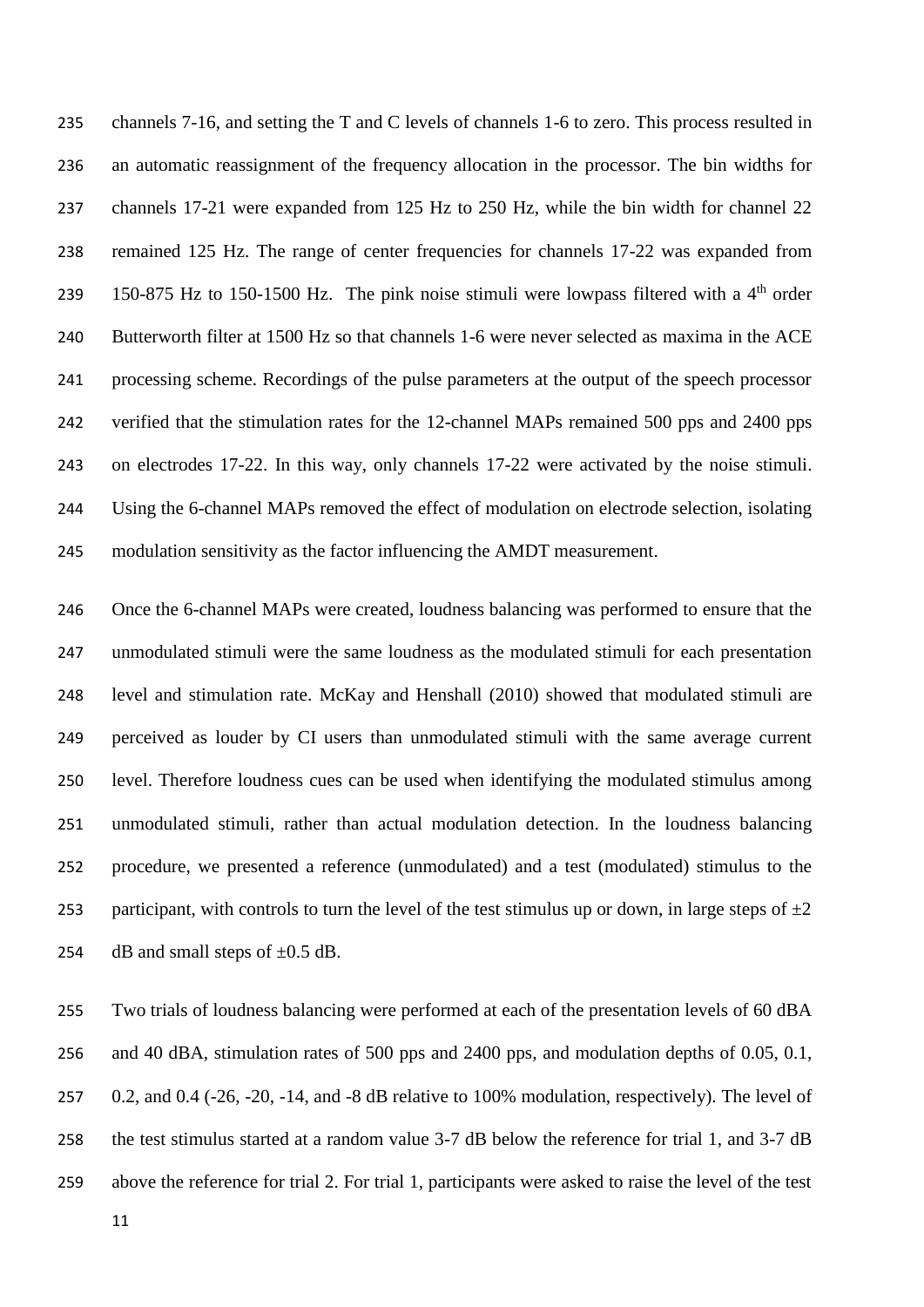stimulus in 2 dB steps until it was louder than the reference stimulus, and then to lower the level in 0.5 dB steps to make the stimuli match in loudness. For trial 2, participants were asked to lower the level of the test stimulus in 2 dB steps until it was quieter than the reference stimulus, and then to raise the level in 0.5 dB steps to make the stimuli match in loudness. The average of the final levels in the two trials was used to determine the level at which the stimuli were balanced. Interpolation was used in the adaptive AMDT procedure to determine the amount of stimulus level adjustment required as a function of modulation depth, similar to [Galvin](#page-21-0) *et al.* (2014), to keep the modulated and unmodulated stimuli equal in loudness.

 For the AMDT measurement, a three interval forced choice, adaptive two-down one-up procedure was used. Using this method, the modulation depth at which the participant correctly identified the modulated stimulus 71% of the time [\(Levitt, 1971\)](#page-22-1) was found. Stimuli were all 500 ms bursts of modulated or unmodulated noise. The modulation frequency was 10 Hz, which is representative of temporal envelope cues in speech (Rosen, 1992). The 10 Hz modulated stimulus went through exactly 5 cycles between highest and lowest levels over the course of a 500 ms stimulus. During each trial, participants were presented with two unmodulated stimuli and one modulated stimulus in a randomized order, separated by 500 ms silence, with the task of identifying the modulated stimulus. If the subject correctly identified two modulated stimuli in a row, the modulation depth was reduced. If the subject incorrectly identified a modulated stimulus once, the modulation depth increased. For the first two 280 reversals, a step size of  $\pm 6$  dB re 100% modulation was used. For the next six reversals, a 281 step size of  $\pm 2$  dB re 100% modulation was used. The AMDT was determined by averaging the last six reversals.

 In addition to applying the interpolated loudness balance to the modulated stimulus in each trial, level jitter in each interval was applied to remove the influence of any remaining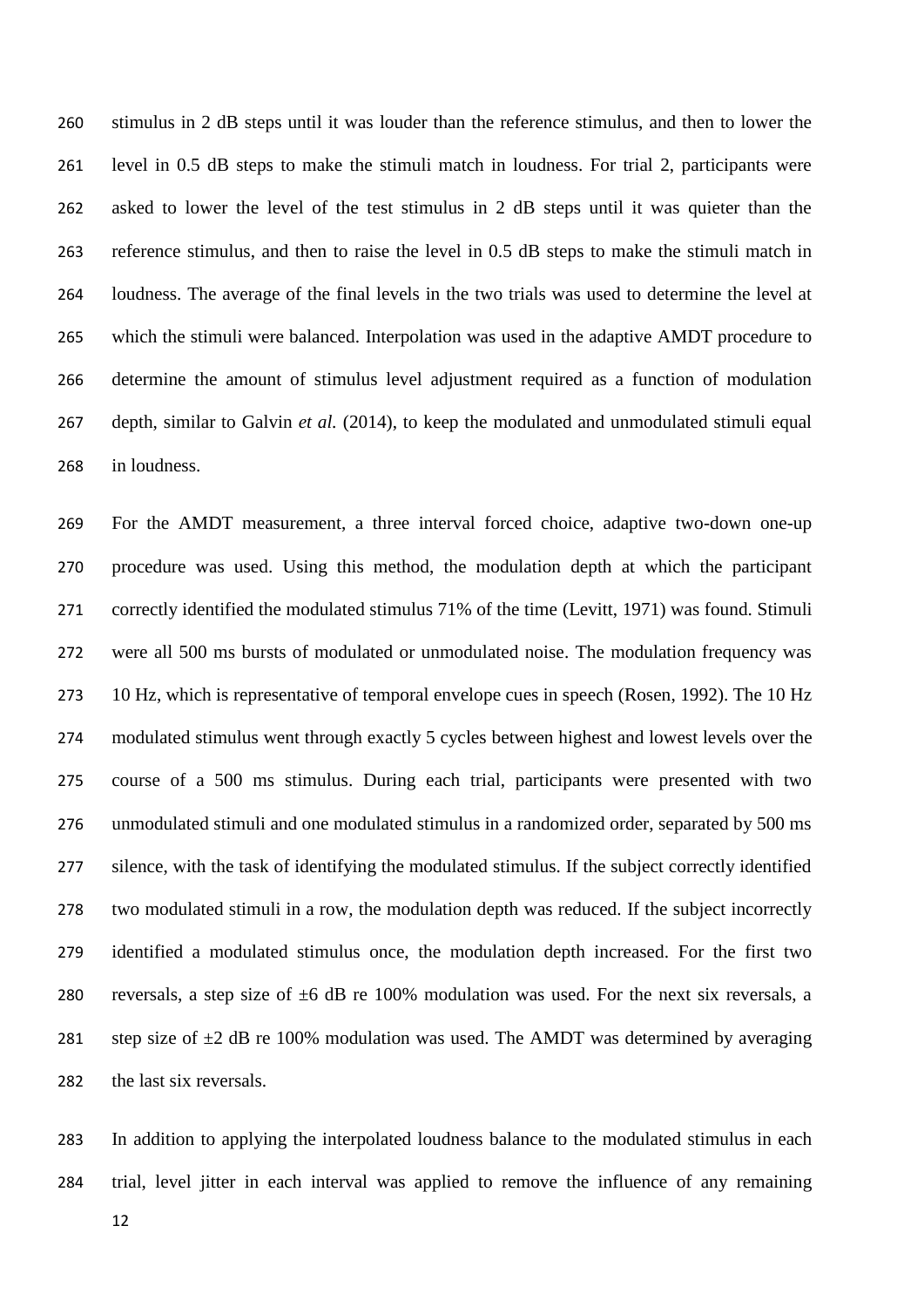loudness cues. The amount of jitter was determined for each subject using the variance in loudness balancing trials, and by the method explained in [Dai and Micheyl \(2010\)](#page-20-0) when using a three-interval oddity forced choice task. The maximum 95% confidence interval of the standard error between the two loudness balancing trials across the different conditions was used to determine jitter range. Across all subjects and conditions, the minimum jitter 290 range used was  $\pm 0.25$  dB and the maximum jitter range used was  $\pm 2.2$  dB.

#### **III. RESULTS**

 Figure 1 shows CNC phoneme scores for different stimulation rates and presentation levels. A two-way repeated measures analysis of variance (ANOVA) was performed to assess the effect of stimulation rate and presentation level on speech perception. The ANOVA revealed 295 a significant effect of level  $(F(2,8)=59.86, p < 0.001)$ , with participants achieving better 296 scores at louder levels. There was also a small but significant effect of rate ( $F(1,8)=5.94$ ,  $p =$ 297 0.019), with speech understanding better at low rates. The rate effect was particularly evident at the lower level, where 7 out of 9 participants achieved a higher score with the low rate than with the high rate. However, no interaction effect between rate and level was found (F(2,8)=1.43, p=0.251). While the low rate advantage is statistically significant, it is not likely to be clinically significant. The maximal mean difference (across subjects) between CNC phoneme scores for the high rate and low rate occured at a presentation level of 40 dBA, and was only 6 percentage points. In addition, one participant (P6) used a very low clinical stimulation rate of 250 pps in his usual processor, as opposed to the middle stimulation rate of 900 pps for the other participants, and their results may have been better for 500 pps simply because it was closer to what they were accustomed to. When the results from this participant were removed, the repeated measures ANOVA revealed no significant 308 difference between rates  $(F(1,7)=3.15, p = 0.085)$ .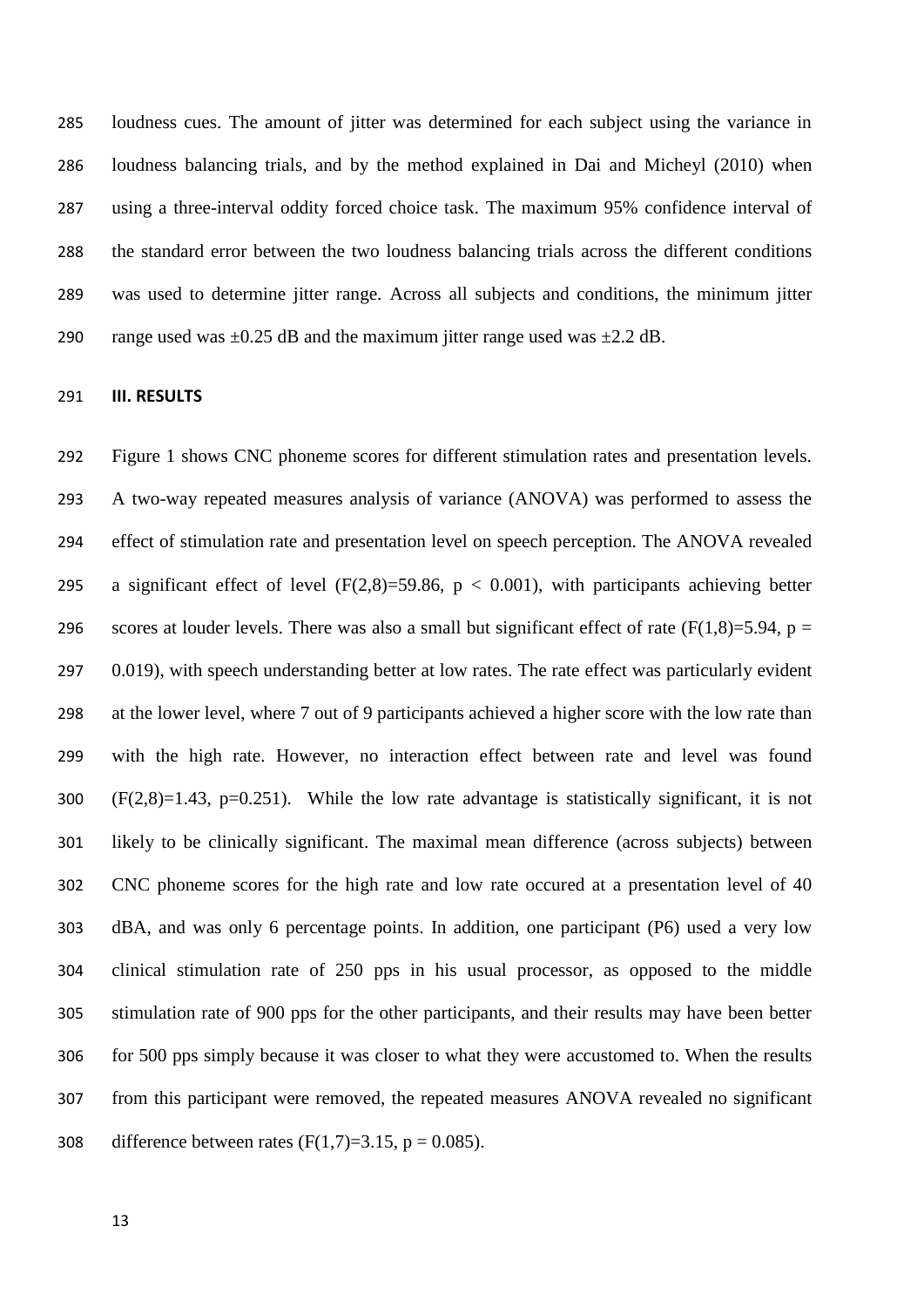Table II shows the sentence in quiet scores for each participant in each condition. Figure 2 shows the SNR70% for different stimulation rates and presentation levels. The repeated 311 measures ANOVA revealed a significant effect of rate for  $SNR_{70\%}$  (F(1,8)=11.56, p=0.002), with the lower rate of 500 pps consistently leading to better SNR70% than the higher rate of 313 2400 pps. The effect remained significant  $(F(1,7)=7.51, p = 0.007)$  when the participant who uses a 250 pps clinical pulse rate was removed. This rate effect became more pronounced as 315 the level was lowered from 60 dBA to 40 dBA, with the mean difference between  $SNR_{70\%}$  for the different rates increasing from 0.8 dB to 2.5 dB. However, the ANOVA showed no interaction effect between rate and level (F(2,8)=0.99, p=0.380). No significant effect of level 318 was found  $(F(2,8)=1.51, p=0.233)$ , which was expected; sentences in quiet scores were worse at low levels compared to high levels, so the 70% target was lower for the low levels than for the high levels. Figure 3 shows AMDTs for different stimulation rates and 321 presentation levels, with error bars representing  $\pm 1$  standard error of the mean for each condition. Again, a two-way repeated measures ANOVA was used to assess the effect of stimulation rate and presentation level on AMDT. For this task, no significant effect of rate 324 (F(1,8)=0.12, p=0.729), level (F(1,8)=0.68, p=0.417), or interaction between rate and level 325 (F(1,8)=1.16, p=0.293) was found.

 Figure 4 shows the Pearson correlation analyses of AMDTs with CNC phoneme scores . Only one significant correlation was found between AMDT and CNC phoneme score, at a 328 presentation level of 60 dBA and a pulse rate of 2400 pps  $(R = -0.761, p = 0.018)$ . However, this correlation is mainly driven by an outlier who found the modulation detection task particularly difficult. When this outlier is removed, the correlation becomes insignificant for all conditions.

 Figure 5 shows the Pearson correlation analyses of AMDTs with SNR70%. Significant 333 correlations were found between AMDT and SNR<sub>70%</sub> for all conditions. At the high levels,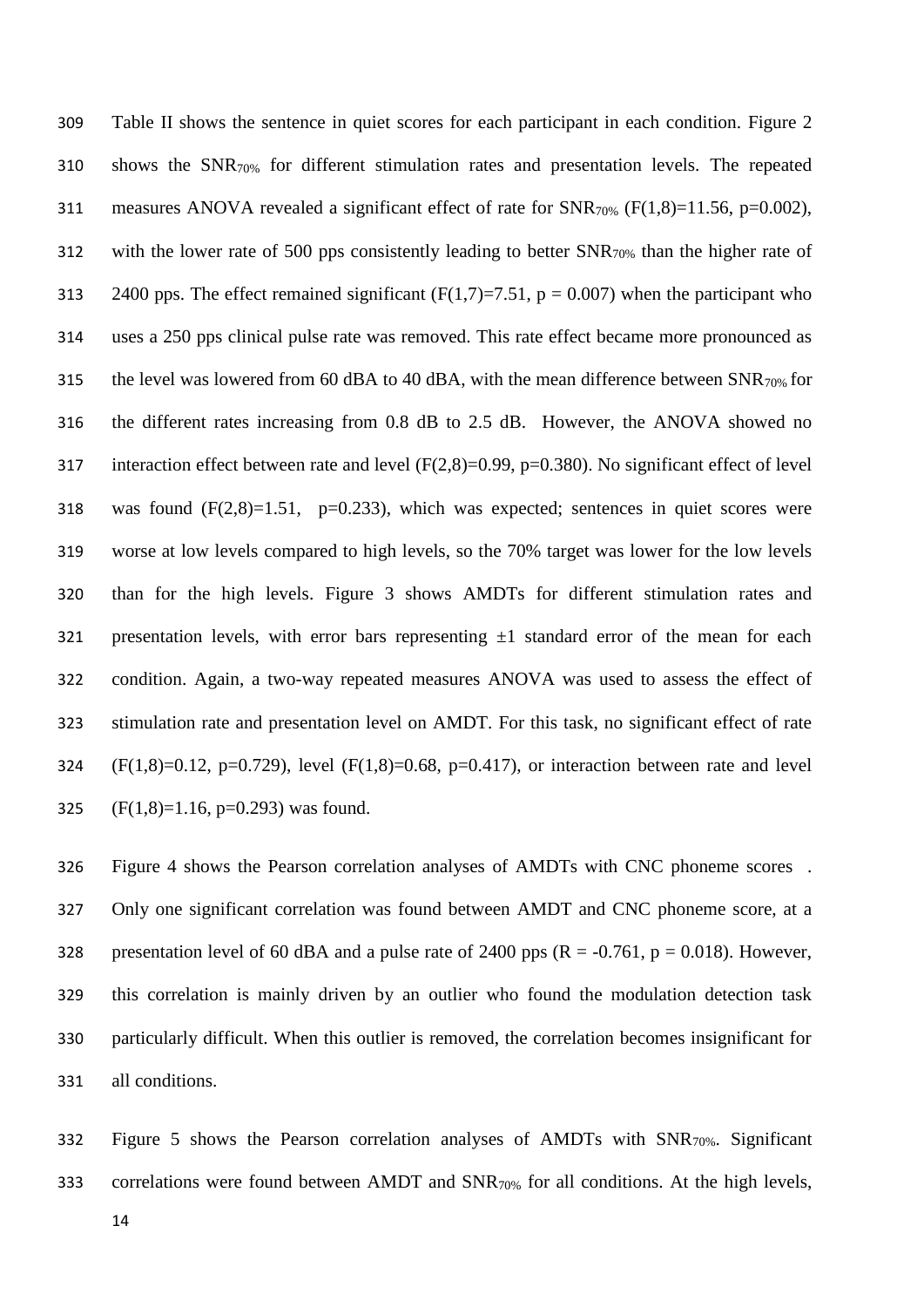the correlations were mainly driven by the same outlier mentioned above. When the outlier was removed, the correlations at the high levels became insignificant. However, at the low level, correlations remained significant for both the 500 pps and 2400 pps stimulation rate 337 (R=0.86 and P=0.006 for both rates), indicating a strong relationship between  $SNR_{70\%}$  and AMDTs.

#### **IV. DISCUSSION**

 The results suggest that there was some advantage for low rates compared to high rates, particularly in noisy conditions. There was a consistent and significant effect of rate for SNR70%, in favor of the 500 pps rate. While there was a trend for the low-rate advantage to increase at low levels, as we hypothesized, no significant interaction between rate and level was found for any stimulus.

345 However, the low rate advantage of  $SNR_{70\%}$  cannot be attributed to better detection of modulations in the acoustic stimulus at low rates compared to high rates. Despite the 347 correlation between AMDTs and SNR<sub>70%</sub> scores, there was no significant difference between AMDTs at high and low rates at either level. The lack of degradation in AMDTs with stimulus level (in contrast to MDTs measured with direct stimulation) was consistent with Won *et al.* [\(2011\),](#page-24-0) who found no significant difference between AMDTs at 75 dBA, 65 dBA, and 50 dBA using acoustic stimulation through the processor. In contrast, when using direct electrical stimulation for MDT measurement, lower levels have consistently led to worse MDTs, with the low rate generally outperforming the high rate at low levels [\(Chatterjee and](#page-20-1)  [Oba, 2005;](#page-20-1) [Fraser and McKay, 2012;](#page-20-2) [Fu, 2002;](#page-21-1) [Galvin III and Fu, 2005;](#page-21-2) [Galvin and Fu,](#page-21-3)  [2009;](#page-21-3) [Pfingst](#page-23-0) *et al.*, 2007; [Pfingst](#page-23-1) *et al.*, 2008; [Zhou and Pfingst, 2014\)](#page-24-1).

 One reason for AMDTs not getting worse at low levels was that there were two stages of compression in the CI signal processor that potentially influenced temporal modulations at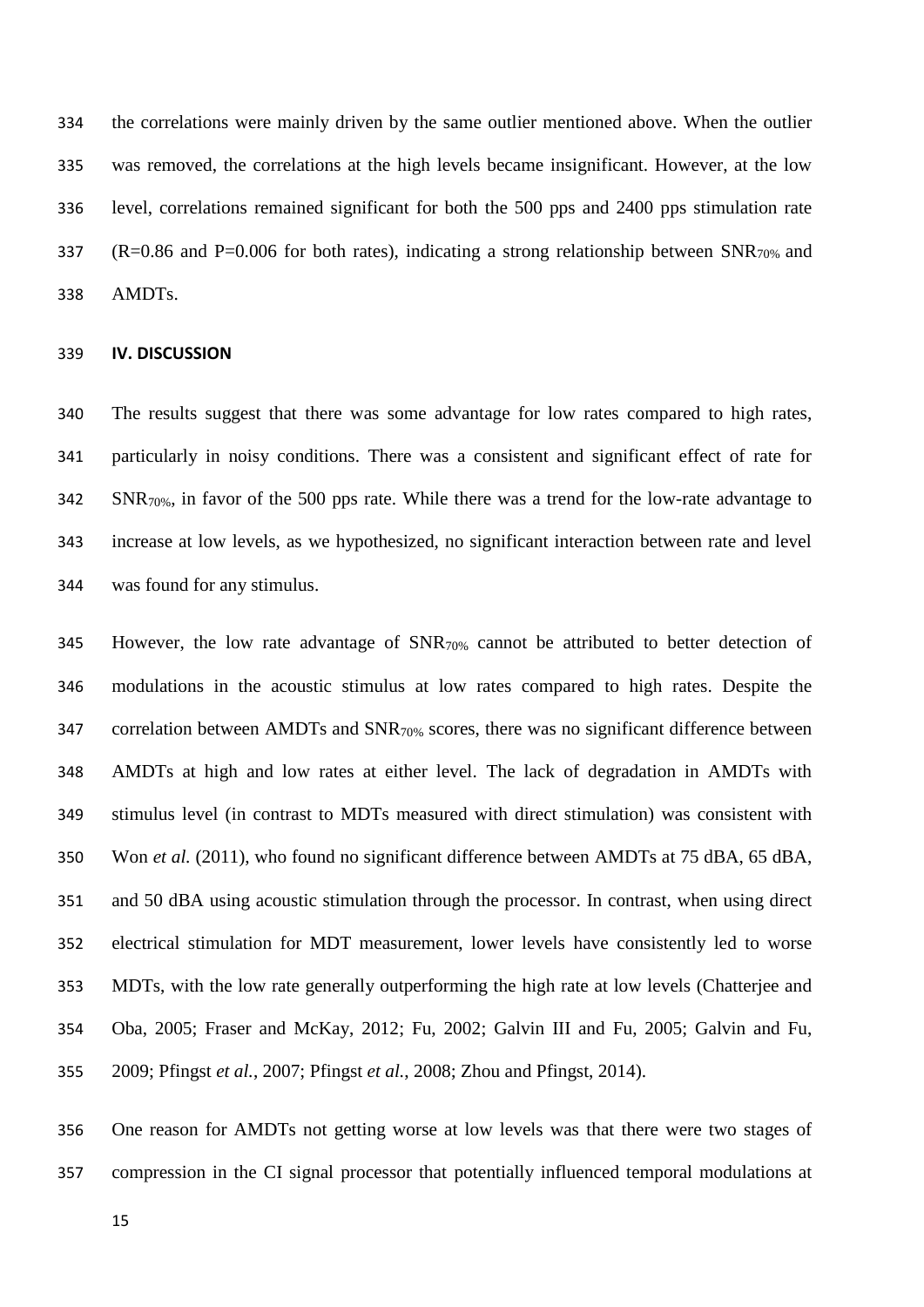high input levels. Each of these compression stages was analyzed to assess their influence on the results. In the Freedom speech processor, the first stage of compression was an automatic gain control (AGC) which operated across all channels. However, it was found that the AGC was not active for any of the modulated noise stimuli. A test stimulus was created by adding a constant low-level 7063 Hz sinusoid (center frequency of channel 1) to a modulated noise stimulus with a depth of -6 dB re 100% modulation. The 7063 Hz probe sine tone caused an approximately constant level pulse train at channel 1 of the processor output when the AGC was not active. When the AGC was active, the gain control reduced the level of the probe sine tone during peaks in the modulation cycle. The upper panel of figure 6 shows the output of channel 19, which was activated by the modulated noise stimulus (at a modulation depth of -6 dB re 100% modulation), for different presentation levels. The lower panel of the same figure shows the output of channel 1, which was activated by the 7063 Hz probe sine tone. Even at a modulation depth of -6 dB re 100% modulation, which was well above the modulation detection threshold for 8 of the 9 participants, the AGC only began to activate when the noise was centered at 68 dBA. Therefore, for our high level stimuli centered at 60 dBA, the AGC did not influence the results.

 The next compression stage was the nonlinear mapping from acoustic level to electrical level in each individual channel in the speech processor. The mapping was influential at high levels, where all acoustic envelope levels above a certain upper threshold were mapped to C- level. In order to measure the mapping from acoustic level to electrical level, a 625 Hz sine tone (center frequency of channel 19) was delivered through the direct audio input at a range of presentation levels from 20 - 75 dB SPL in steps of 2 dB. For each 625 Hz sine acoustic input level, the electrical output of electrode 19 was recorded (figure 7).

 The nonlinearity in the mapping meant that for the same modulation depth of an acoustic modulated noise stimulus, the resulting electrical stimulation had different electrical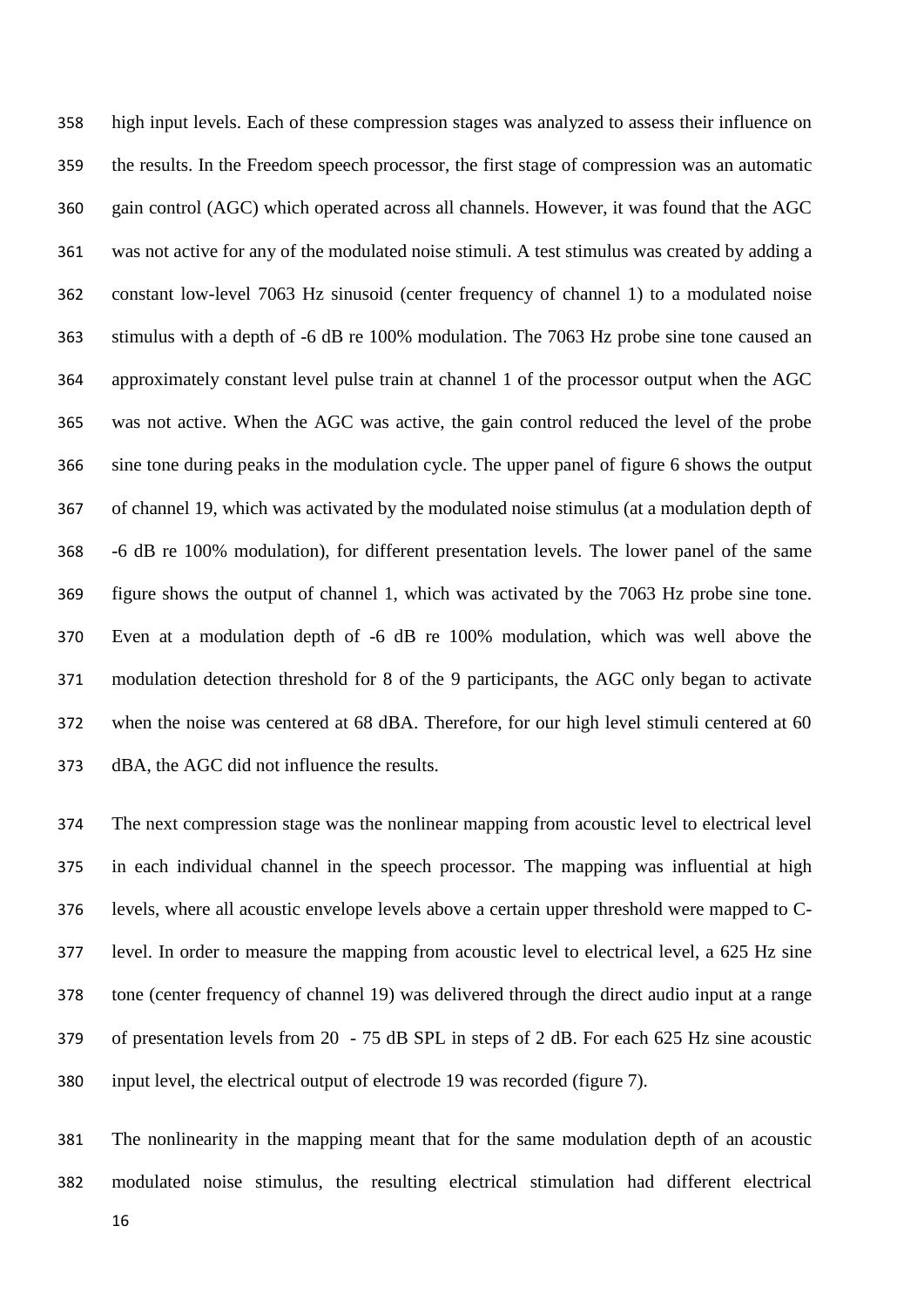modulation depths at different levels. In order to quantify this effect, pulse trains at a modulation depth of 0.2 (-14 dB re 100% modulation) were measured from the output of the processor at presentation levels of 60 dBA and 40 dBA. This modulation depth was chosen because it was around the average AMDT measured across conditions. The processor was programmed with a test MAP with a stimulation rate of 500 pps and with all T-levels set to 150 CL steps and C-levels set to 200 CL steps. The average peak to valley difference in 389 current level steps was approximated by taking the difference between the  $95<sup>th</sup>$  percentile and the  $5<sup>th</sup>$  percentile of current level step values during the stimulus. Values were expressed as percentage of the dynamic range (%DR) in *Table III*. For acoustic stimuli of equal modulation depth, the electrical modulation depths were greater at 40 dBA than at 60 dBA. The increase in modulation depth at the output of the processor for low compared to high input levels may have been offset by the decreased modulation sensitivity at low levels, leading to no effect of level for equal modulation depth at the acoustic input. The compression associated with CI signal processing explained the lack of level effect for AMDTs, but did not explain the lack of effect of rate on AMDTs. One reason no effect of rate was found may be that at higher rates, the electrical dynamic range was larger. Consequently, an acoustic input with a particular modulation depth was mapped to a larger electrical modulation depth for the high rate of 2400 pps than for the low rate of 500 pps. This effect would counteract the increased modulation sensitivity at low rates compared to high rates reported in direct electrical MDTs [\(Galvin III and Fu 2005,](#page-21-2) [Pfingst, Xu et al. 2007,](#page-23-0) [Galvin and Fu 2009,](#page-21-3) [Fraser and McKay 2012,](#page-20-2) [Green, Faulkner et al. 2012\)](#page-21-4)). [Fraser and](#page-20-2)  McKay (2012) expressed direct electrical MDTs as a proportion of the dynamic range, showing that the effect of stimulation rate was reduced, and that the higher rate of 2400 pps only led to significantly poorer MDTs at the low level of 40% of the dynamic range and high modulation frequency of 150 Hz.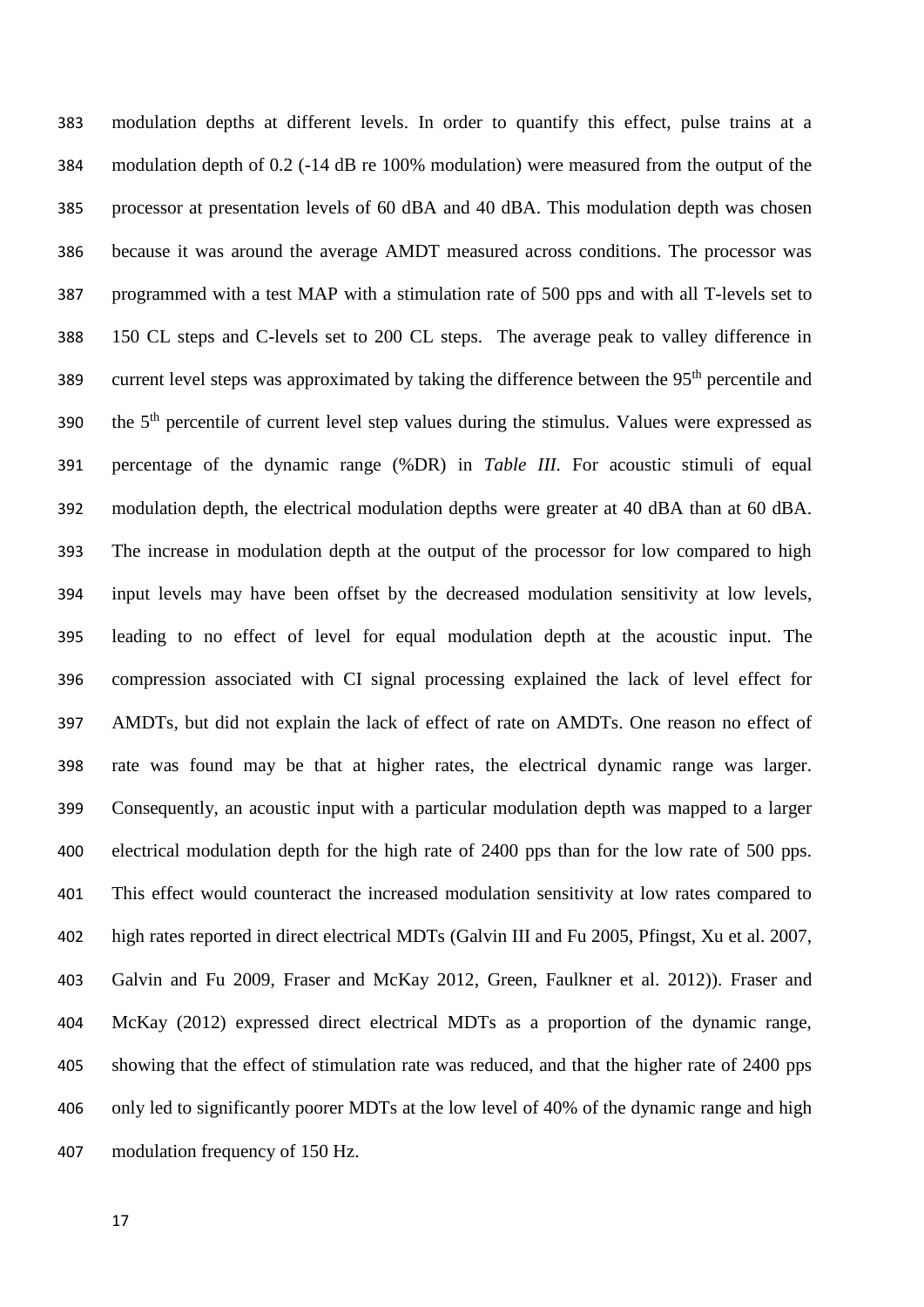Another key difference between AMDTs and direct electrical MDTs is the number of active channels, which could also explain the lack of effect of rate on AMDTs measured through the CI processor. Usually, measurements of direct electrical MDTs have only activated one electrode at a time, while measurements of AMDTs in the present study activated six adjacent channels at a time. The adjacent channels stimulated partly overlapping nerve fibre populations. Since the electrodes were activated in an interleaved fashion, the overall pulse rate on the overlapping nerve fibre population was higher than the low rate of 500 pps, and even higher for the high rate of 2400 pps. In studies that compared direct electrical MDTs with different stimulation rates, significant differences were only observed between low rates (<800 pps) and high rates (>1000 pps), while there was generally no significant difference in MDTs between high rates above 1000 pps [\(Galvin and Fu, 2009;](#page-21-3) Green *et al.*[, 2012\)](#page-21-4). The increased number of active channels for AMDT measurement through the speech processor could have reduced the advantage for low rates compared to high rates using direct electrical, single-channel MDT measurement, because the stimulation of overlapping nerve fibre populations by six adjacent channels effectively raised the stimulation rates being compared in this study by up to six-fold.

 Another noteworthy finding from the present study was the strong correlation between low 425 level AMDTs and SNR<sub>70%</sub>. A reason for the strong correlation may have been the similarity between identifying modulations in noise and perceiving speech in noise. When unmodulated noise was passed through the speech processor, modulations inherent in the noise were encoded. These inherent modulations made the modulation detection task more difficult.. In order to identify modulation in a noise stimulus, the listener needed to be able to distinguish a specific sinusoidal modulation among many random modulations on each active electrode. Similarly, in order to perceive speech in noise, the listener needed to be able to differentiate modulations in the target speech from modulations in the background noise. These temporal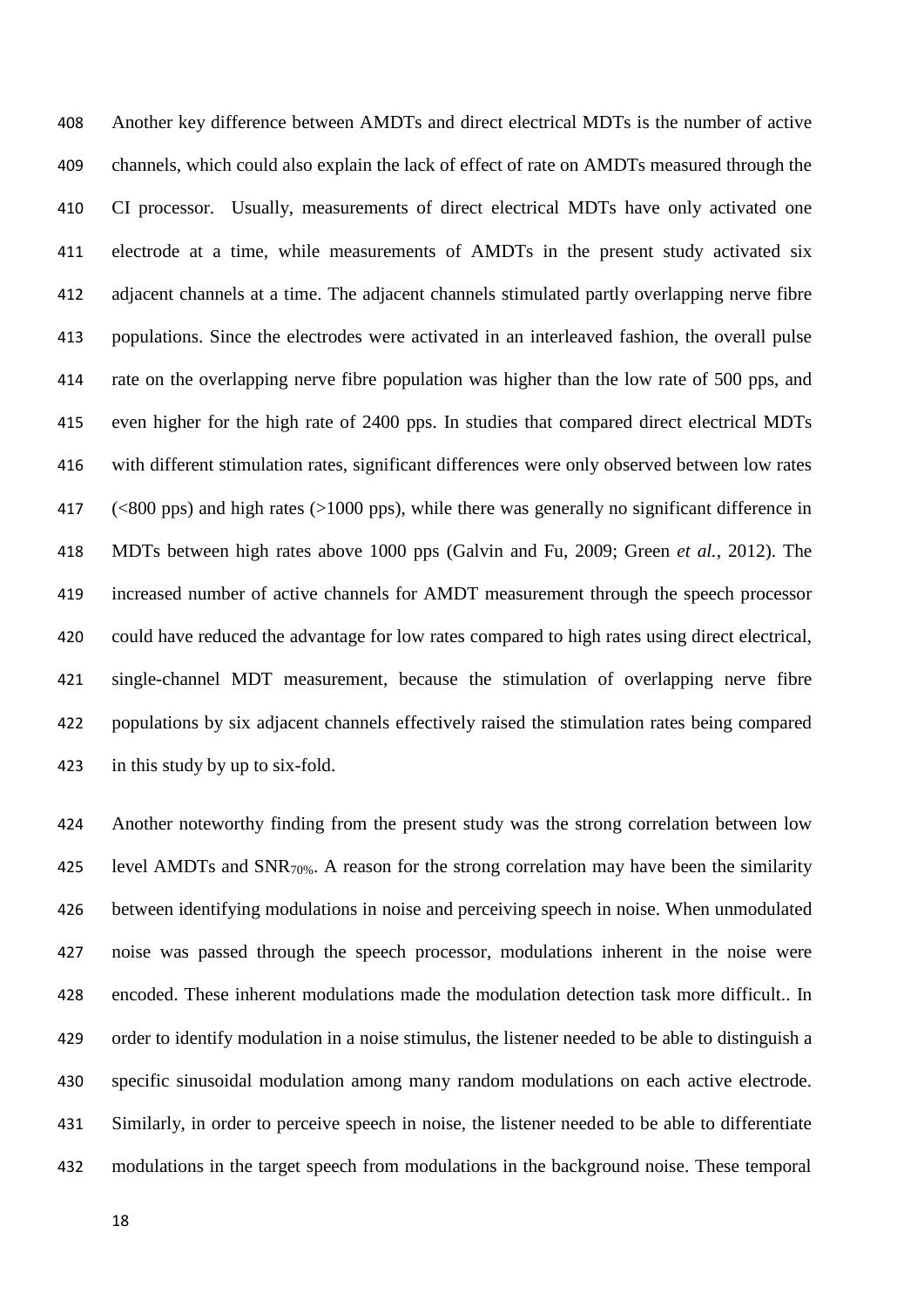abilities could have been particularly important at low levels, where the spectral representation of speech was worse because low-amplitude speech cues were not encoded.

#### **V. CONCLUSION**

 The effect of noise on speech understanding was greater at high rates compared to low rates. 437 Despite the correlation between AMDTs and SNR<sub>70%</sub>, better SNR<sub>70%</sub> with the lower rate cannot be attributed to better detection of modulations in the acoustic stimulus at the lower rate. This result would indicate that while detection of modulations in the acoustic stimulus can be used to explain differences between subjects, it cannot be used to explain differences within the same subject for different rate and level conditions. If the correlation between AMDTs and speech perception represents a causal relationship, speech processing strategies aimed toward improving the detection of temporal modulations could improve speech perception for cochlear implant users. However, this study suggests that the adjustment of stimulation rate, regardless of level, does not improve the detection of modulations in the acoustic stimulus presented through the speech processor.

# **ACKNOWLEDGEMENTS**

 We are grateful to our dedicated participants, who graciously volunteered time and energy in many test sessions. TB is sponsored by the Melbourne International Research Scholarship and the Melbourne International Fee Remission Scholarship. The research was supported by a Veski Fellowship to CMM. The Bionics Institute acknowledges support it receives from the Victorian Government through its Operational Infrastructure Support Program.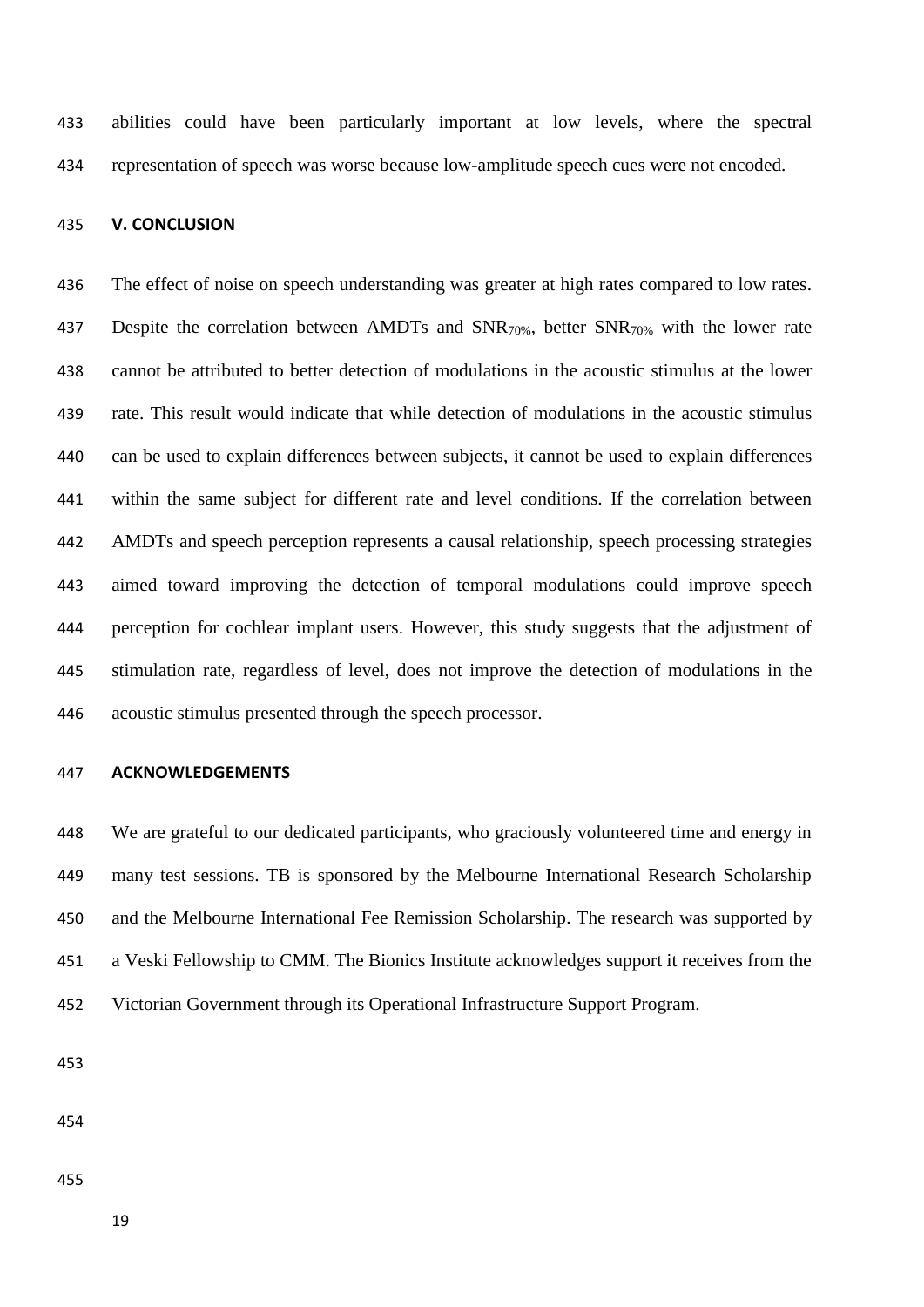| ۰.<br>w<br>v |  |
|--------------|--|
|--------------|--|

- Arora, K., Dawson, P., Dowell, R., and Vandali, A. (**2009**). "Electrical stimulation rate effects on speech perception in cochlear implants," International journal of audiology **48**, 561-567.
- Azadpour, M., Svirsky, M., and McKay, C. (**2015**). "Why is Current Level Discrimination Worse at High Stimulation Rates?," Conference on Implantable Auditory Prostheses 2015
- Bench, J., Kowal, Å., and Bamford, J. (**1979**). "The BKB (Bamford-Kowal-Bench) sentence lists for partially-hearing children," British journal of audiology **13**, 108-112.
- <span id="page-20-1"></span> Chatterjee, M., and Oba, S. I. (**2005**). "Noise improves modulation detection by cochlear implant listeners at moderate carrier levelsa)," The Journal of the Acoustical Society of America **118**, 993-1002.
- <span id="page-20-0"></span> Dai, H., and Micheyl, C. (**2010**). "On the choice of adequate randomization ranges for limiting the use of unwanted cues in same-different, dual-pair, and oddity tasks," Attention, Perception, & Psychophysics **72**, 538-547.
- De Ruiter, A. M., Debruyne, J. A., Chenault, M. N., Francart, T., and Brokx, J. P. (**2015**). "Amplitude Modulation Detection and Speech Recognition in Late-Implanted Prelingually and Postlingually Deafened Cochlear Implant Users," Ear and hearing **36**, 557-566.
- Dynes, S. B., and Delgutte, B. (**1992**). "Phase-locking of auditory-nerve discharges to sinusoidal electric stimulation of the cochlea," Hearing research **58**, 79-90.
- <span id="page-20-2"></span> Fraser, M., and McKay, C. M. (**2012**). "Temporal modulation transfer functions in cochlear implantees using a method that limits overall loudness cues," Hearing research **283**, 59-69.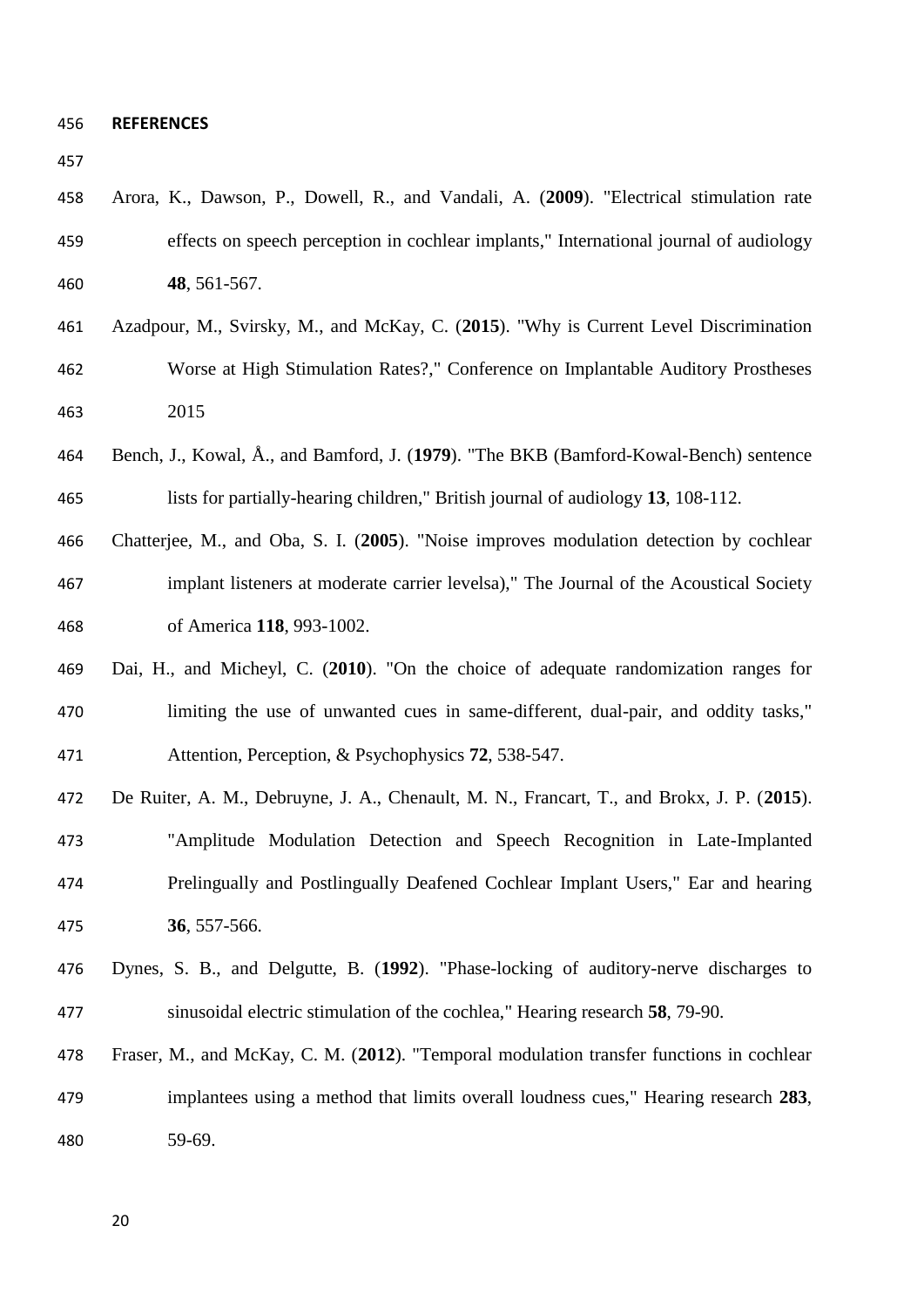- Friesen, L. M., Shannon, R. V., and Cruz, R. J. (**2005**). "Effects of stimulation rate on speech recognition with cochlear implants," Audiology and Neurotology **10**, 169-184.
- Fu, Q.-J., and Shannon, R. V. (**2000**). "Effect of stimulation rate on phoneme recognition by Nucleus-22 cochlear implant listeners," The Journal of the Acoustical Society of America **107**, 589-597.
- <span id="page-21-1"></span> Fu, Q.-J. (**2002**). "Temporal processing and speech recognition in cochlear implant users," Neuroreport **13**, 1635-1639.
- <span id="page-21-2"></span> Galvin III, J. J., and Fu, Q.-J. (**2005**). "Effects of stimulation rate, mode and level on modulation detection by cochlear implant users," Journal of the Association for Research in Otolaryngology **6**, 269-279.
- <span id="page-21-3"></span> Galvin, J. J., and Fu, Q.-J. (**2009**). "Influence of stimulation rate and loudness growth on modulation detection and intensity discrimination in cochlear implant users," Hearing research **250**, 46-54.
- <span id="page-21-0"></span> Galvin, J. J., Fu, Q.-J., Oba, S., and Başkent, D. (**2014**). "A method to dynamically control unwanted loudness cues when measuring amplitude modulation detection in cochlear implant users," Journal of neuroscience methods **222**, 207-212.
- Gnansia, D., Lazard, D. S., Léger, A. C., Fugain, C., Lancelin, D., Meyer, B., and Lorenzi, C.
- (**2014**). "Role of slow temporal modulations in speech identification for cochlear implant users," International journal of audiology **53**, 48-54.
- <span id="page-21-4"></span> Green, T., Faulkner, A., and Rosen, S. (**2012**). "Variations in carrier pulse rate and the perception of amplitude modulation in cochlear implant users," Ear and hearing **33**, 221-230.
- Holden, L. K., Skinner, M. W., Holden, T. A., and Demorest, M. E. (**2002**). "Effects of stimulation rate with the Nucleus 24 ACE speech coding strategy," Ear and hearing **23**, 463-476.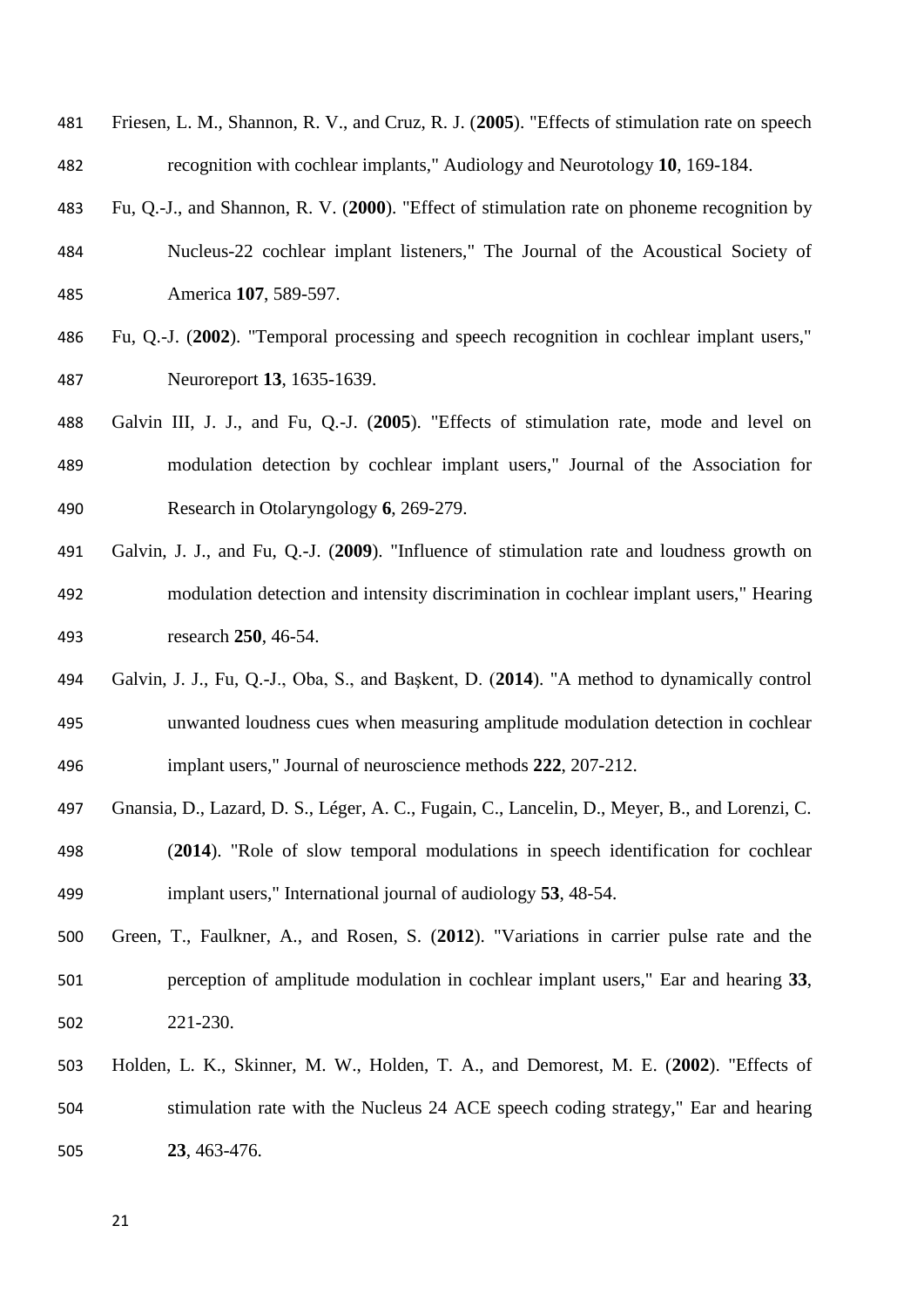- Kiefer, J., von Ilberg, C., Hubner-Egner, J., Rupprecht, V., and Knecht, R. (**2000**). "Optimized speech understanding with the continuous interleaved sampling speech coding strategy in patients with cochlear implants: effect of variations in stimulation rate and number of channels," Annals of Otology, Rhinology & Laryngology **109**, 1009-1020.
- Lawson, D. T., Wilson, B. S., Zerbi, M., and Finley, C. C. (**1996**). "Speech processors for auditory prostheses," Third quarterly progress report, NIH contract
- <span id="page-22-1"></span> Levitt, H. (**1971**). "Transformed up‐down methods in psychoacoustics," The Journal of the Acoustical society of America **49**, 467-477.
- Loizou, P. C., Poroy, O., and Dorman, M. (**2000**). "The effect of parametric variations of cochlear implant processors on speech understanding," The Journal of the Acoustical Society of America **108**, 790-802.
- Luo, X., Fu, Q.-J., Wei, C.-G., and Cao, K.-L. (**2008**). "Speech recognition and temporal amplitude modulation processing by Mandarin-speaking cochlear implant users," Ear and hearing **29**, 957.
- McKay, C. M., and Henshall, K. R. (**2002**). "Frequency-to-electrode allocation and speech perception with cochlear implants," The Journal of the Acoustical Society of America **111**, 1036-1044.
- McKay, C. M., Henshall, K. R., and Hull, A. E. (**2005**). "The effect of rate of stimulation on perception of spectral shape by cochlear implantees," The Journal of the Acoustical Society of America **118**, 386-392.
- <span id="page-22-0"></span> McKay, C. M., and Henshall, K. R. (**2010**). "Amplitude modulation and loudness in cochlear implantees," Journal of the Association for Research in Otolaryngology **11**, 101-111.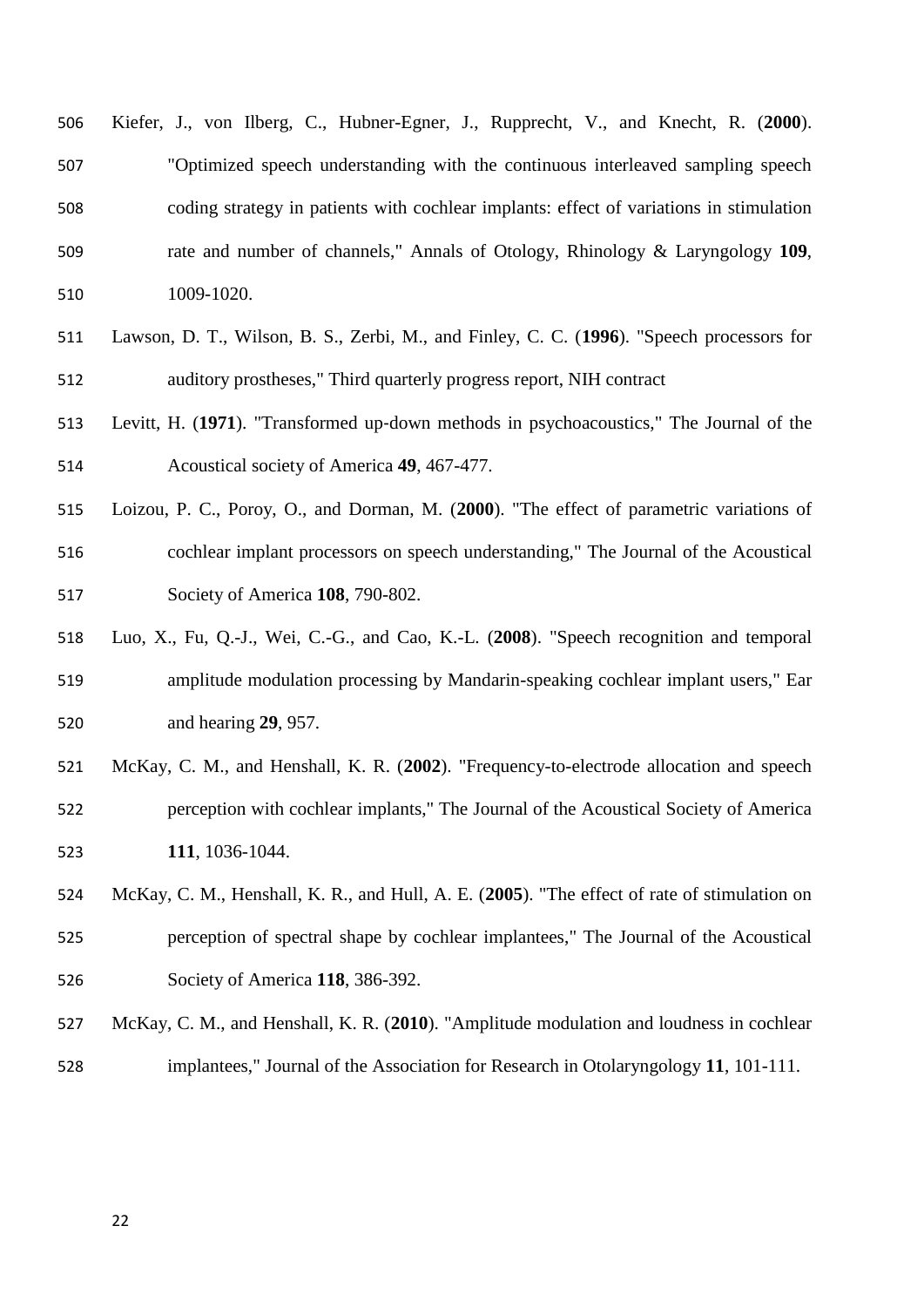- Middlebrooks, J. C. (**2004**). "Effects of cochlear-implant pulse rate and inter-channel timing on channel interactions and thresholds," The Journal of the Acoustical Society of America **116**, 452-468.
- Park, S. H., Kim, E., Lee, H.-J., and Kim, H.-J. (**2012**). "Effects of Electrical Stimulation Rate on Speech Recognition in Cochlear Implant Users," Korean Journal of Audiology **16**, 6-9.
- <span id="page-23-0"></span> Pfingst, B. E., Xu, L., and Thompson, C. S. (**2007**). "Effects of carrier pulse rate and stimulation site on modulation detection by subjects with cochlear implantsa)," The Journal of the Acoustical Society of America **121**, 2236-2246.
- <span id="page-23-1"></span> Pfingst, B. E., Burkholder-Juhasz, R. A., Xu, L., and Thompson, C. S. (**2008**). "Across-site patterns of modulation detection in listeners with cochlear implantsa)," The Journal of the Acoustical Society of America **123**, 1054-1062.
- Plant, K., Holden, L., Skinner, M., Arcaroli, J., Whitford, L., Law, M.-A., and Nel, E. (**2007**). "Clinical evaluation of higher stimulation rates in the nucleus research platform 8 system," Ear and hearing **28**, 381-393.
- Rubinstein, J., Wilson, B., Finley, C., and Abbas, P. (**1999**). "Pseudospontaneous activity: stochastic independence of auditory nerve fibers with electrical stimulation," Hearing research **127**, 108-118.
- Shannon, R. V., Cruz, R. J., and Galvin, J. J. (**2011**). "Effect of stimulation rate on cochlear implant users' phoneme, word and sentence recognition in quiet and in noise," Audiology and Neurotology **16**, 113-123.
- Weber, B. P., Lai, W. K., Dillier, N., von Wallenberg, E. L., Killian, M. J., Pesch, J., Battmer,

R. D., and Lenarz, T. (**2007**). "Performance and preference for ACE stimulation rates

obtained with nucleus RP 8 and freedom system," Ear and hearing **28**, 46S-48S.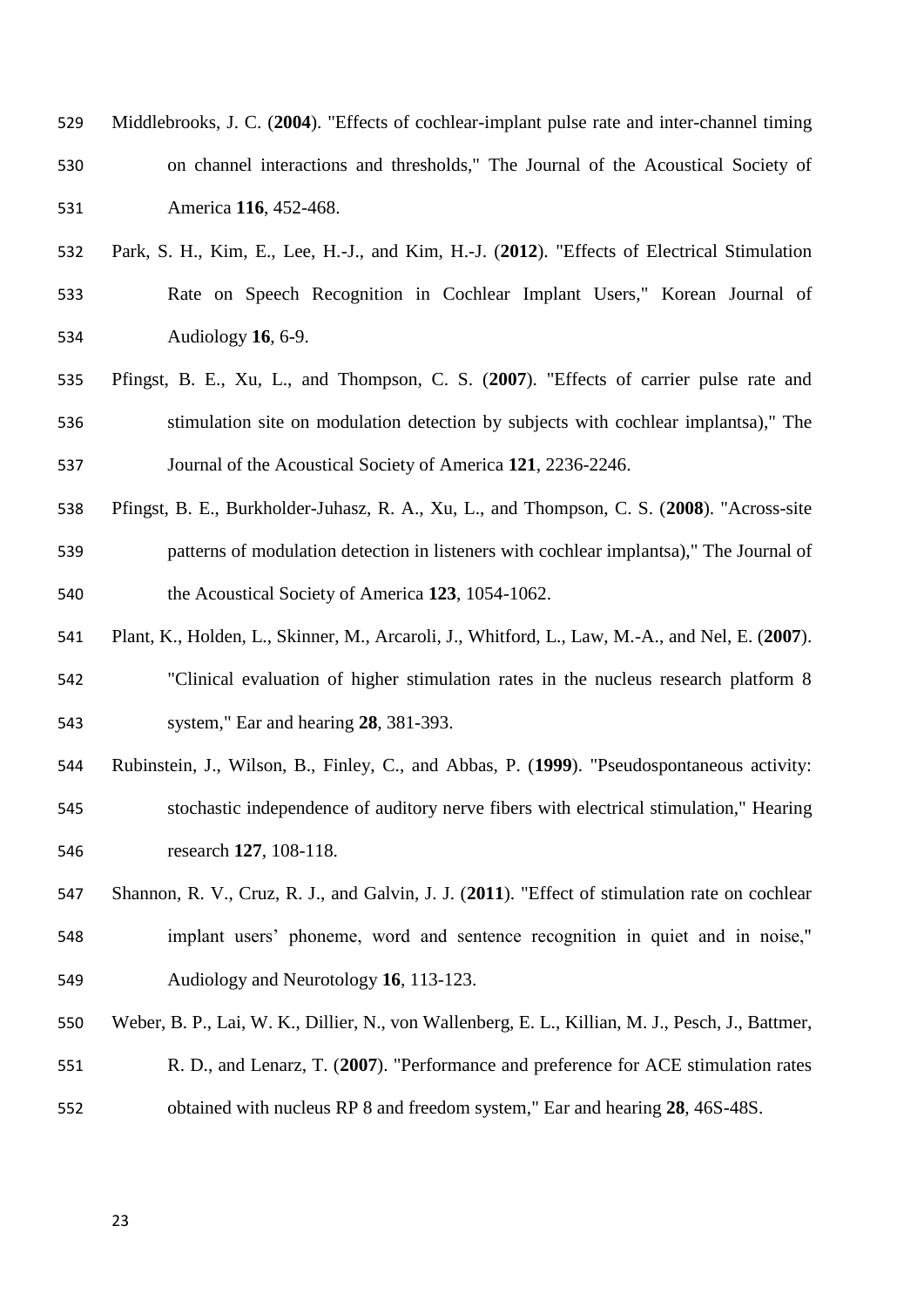<span id="page-24-1"></span><span id="page-24-0"></span>

| 553 | Won, J. H., Drennan, W. R., Nie, K., Jameyson, E. M., and Rubinstein, J. T. (2011).        |  |  |  |  |
|-----|--------------------------------------------------------------------------------------------|--|--|--|--|
| 554 | "Acoustic temporal modulation detection and speech perception in cochlear implant          |  |  |  |  |
| 555 | listenersa)," The Journal of the Acoustical Society of America 130, 376-388.               |  |  |  |  |
| 556 | Zhou, N., and Pfingst, B. E. (2014). "Effects of site-specific level adjustments on speech |  |  |  |  |
| 557 | recognition with cochlear implants," Ear and hearing 35, 30-40.                            |  |  |  |  |
| 558 |                                                                                            |  |  |  |  |
| 559 |                                                                                            |  |  |  |  |
| 560 |                                                                                            |  |  |  |  |
| 561 |                                                                                            |  |  |  |  |
| 562 |                                                                                            |  |  |  |  |
| 563 |                                                                                            |  |  |  |  |
| 564 |                                                                                            |  |  |  |  |
| 565 |                                                                                            |  |  |  |  |
| 566 |                                                                                            |  |  |  |  |
| 567 |                                                                                            |  |  |  |  |
| 568 |                                                                                            |  |  |  |  |
| 569 |                                                                                            |  |  |  |  |
| 570 |                                                                                            |  |  |  |  |
| 571 |                                                                                            |  |  |  |  |
| 572 |                                                                                            |  |  |  |  |
|     | 24                                                                                         |  |  |  |  |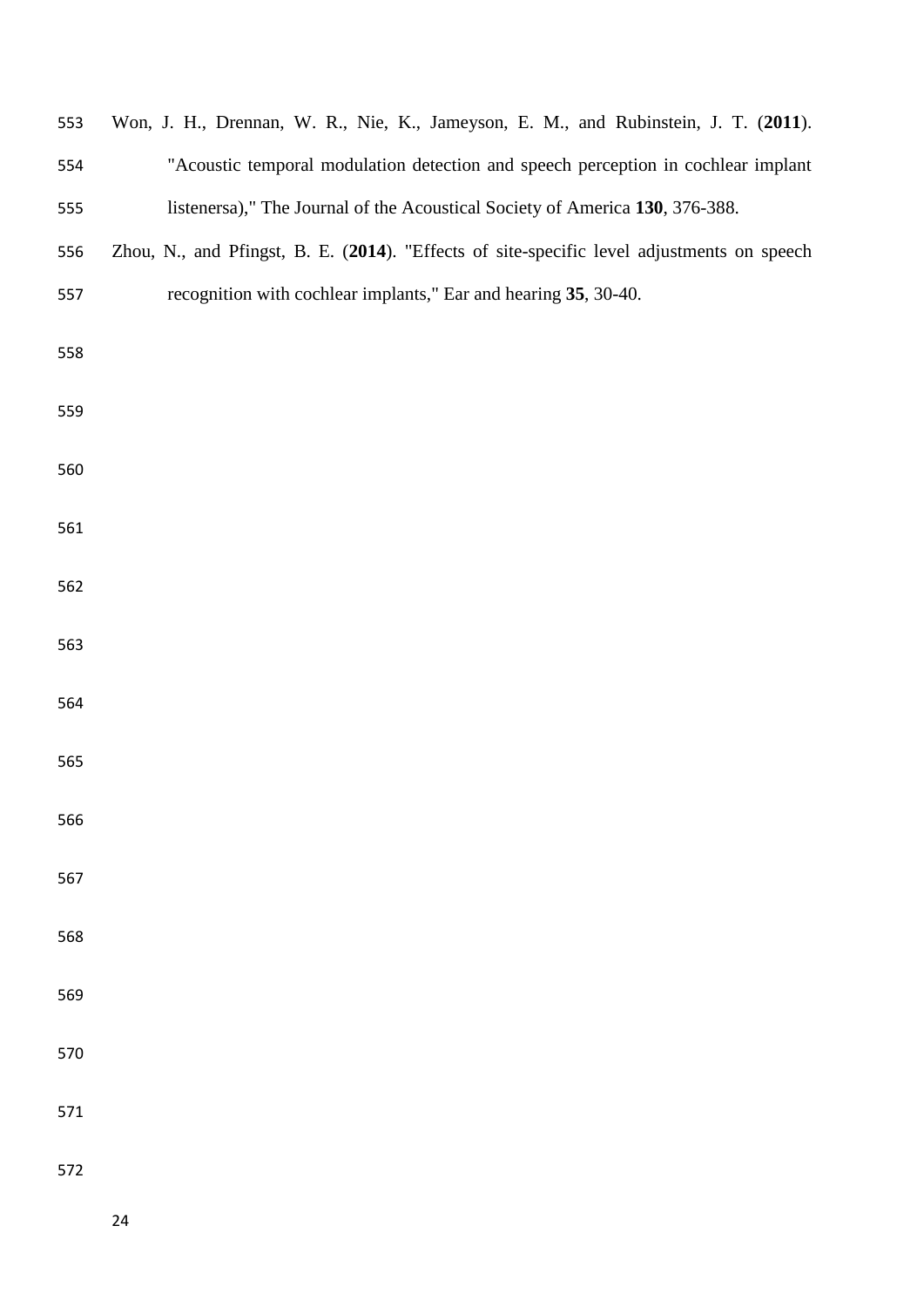# 573 **TABLE I. Relevant information about the cochlear implant users who participated in the study.**

|                | Gender | Age     | Duration     | Duration of    | Etiology     | Usual           |
|----------------|--------|---------|--------------|----------------|--------------|-----------------|
|                |        | (years) | of hearing   | implant use    |              | Stimulation     |
|                |        |         | loss         | (years)        |              | Rate            |
|                |        |         | before       |                |              | (pps/electrode) |
|                |        |         | implantion   |                |              |                 |
|                |        |         | (years)      |                |              |                 |
| P <sub>1</sub> | Male   | 44      | 5            | 5              | Unknown,     | 900             |
|                |        |         |              |                | Genetic      |                 |
| P <sub>2</sub> | Male   | 57      | 23           | $\overline{7}$ | Unknown,     | 900             |
|                |        |         |              |                | Genetic      |                 |
| P <sub>3</sub> | Male   | 70      | 13           | $\overline{7}$ | Unknown,     | 900             |
|                |        |         |              |                | Genetic      |                 |
| P4             | Female | 64      | 10           | 6              | Unknown      | 900             |
| P <sub>5</sub> | Male   | 78      | 23           | 15             | Genetic      | 250             |
| P <sub>6</sub> | Male   | 73      | 14           | 1.5            | Chronic ear  | 900             |
|                |        |         |              |                | infections   |                 |
| P7             | Female | 65      | 16           | 5              | Unknown,     | 900             |
|                |        |         |              |                | progressive  |                 |
|                |        |         |              |                | hearing loss |                 |
| P <sub>8</sub> | Male   | 73      | $\mathbf{1}$ | 5              | Partially    | 900             |
|                |        |         |              |                | due to noise |                 |
|                |        |         |              |                | exposure,    |                 |
|                |        |         |              |                | the<br>rest  |                 |
|                |        |         |              |                | unknown      |                 |
| P <sub>9</sub> | Female | 66      | 20           | 12             | Genetic      | 900             |

574

575

576

577

578

579

580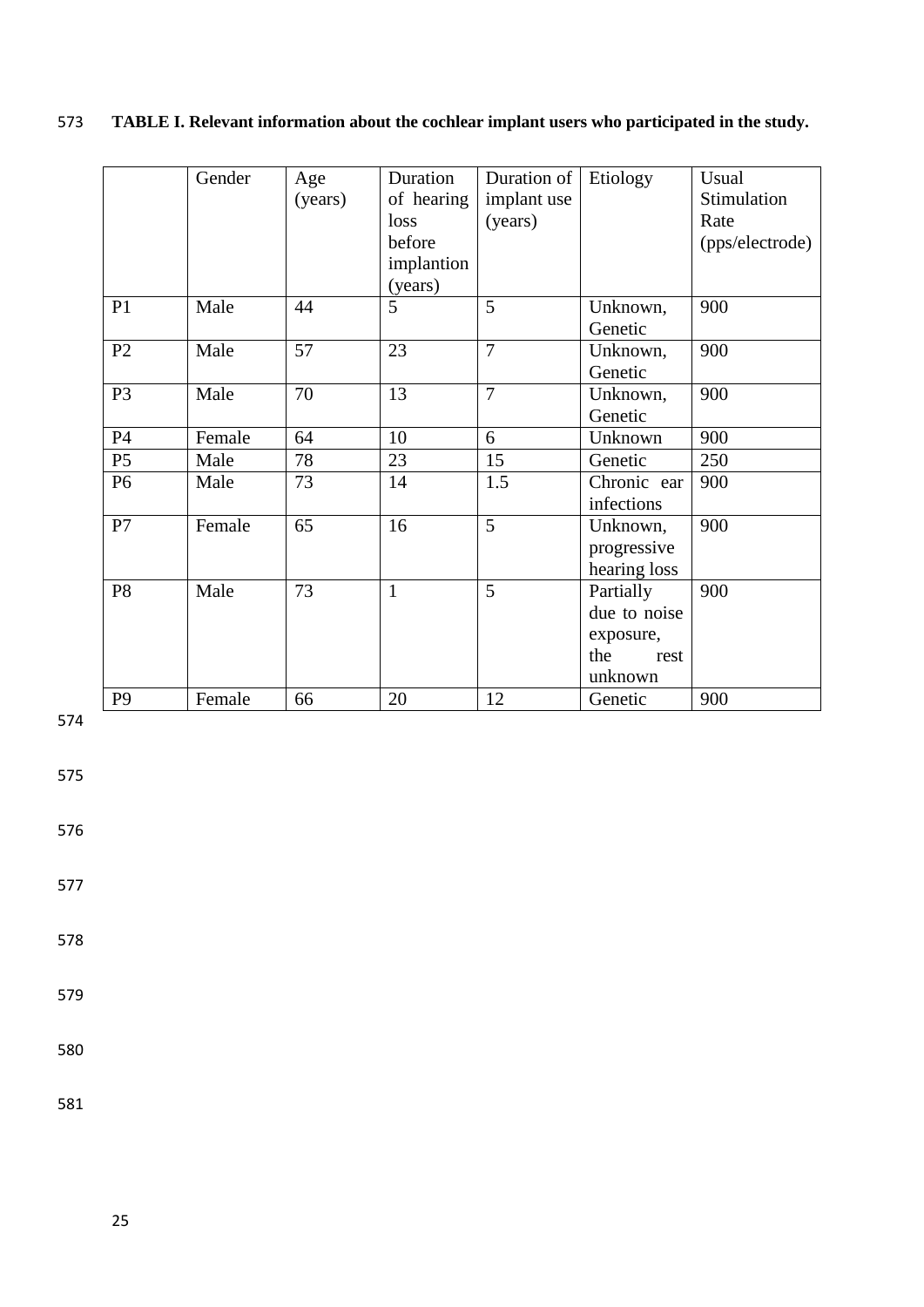# 582 **TABLE II. Sentences in quiet score for each participant and each condition. Scores are the**  583 **number of words correct out of 100.**

|                | dBA,<br>60 | 60 dBA,    | 50 dBA, | 50<br>dBA, | 40 dBA, | 40 dBA,  |
|----------------|------------|------------|---------|------------|---------|----------|
|                | 500 pps    | $2400$ pps | 500 pps | 2400 pps   | 500 pps | 2400 pps |
| P <sub>1</sub> | 100        | 100        | 100     | 100        | 100     | 98       |
| P2             | 100        | 99         | 100     | 99         | 97      | 98       |
| P <sub>3</sub> | 91         | 89         | 98      | 93         | 97      | 74       |
| P4             | 80         | 78         | 81      | 79         | 63      | 76       |
| P <sub>5</sub> | 98         | 94         | 99      | 91         | 78      | 81       |
| P <sub>6</sub> | 100        | 98         | 98      | 96         | 95      | 91       |
| P7             | 100        | 99         | 100     | 97         | 100     | 99       |
| P <sub>8</sub> | 84         | 86         | 93      | 87         | 88      | 67       |
| P <sub>9</sub> | 46         | 53         | 48      | 36         | 64      | 47       |

584

585

586

587

588

589

590

591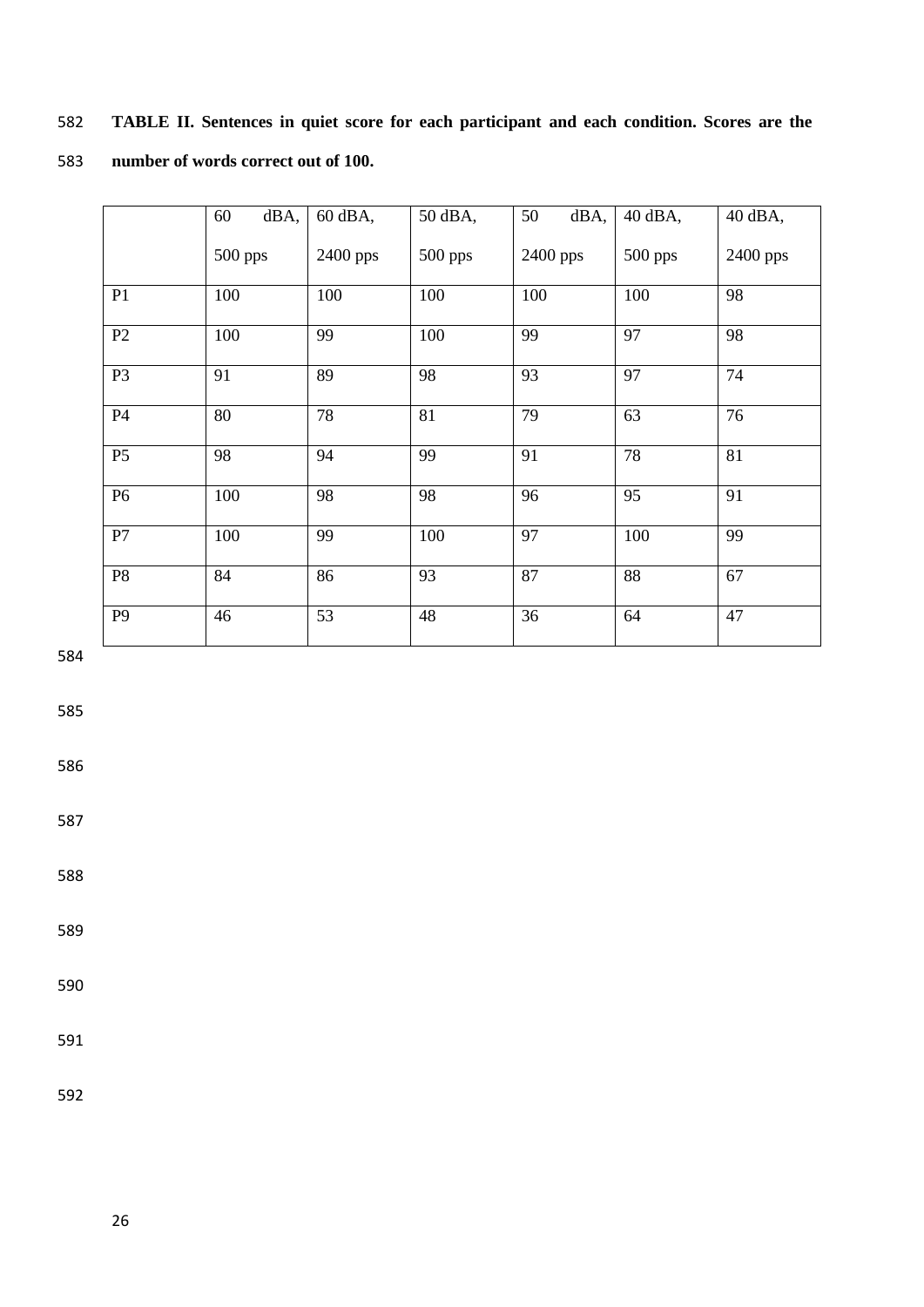**TABLE III. Average peak to valley current level step differences, measured as the difference between the 95<sup>th</sup> percentile and 5<sup>th</sup> percentile of current level steps in the modulated noise pulse train. Values are expressed as a percentage of the dynamic range, and in current level steps for a test MAP with all T-levels set to 150 CL steps and all C-levels set to 200 CL steps.**

| <b>Stimulus</b>           | Electrode 17  | Electrode 19  | Electrode 21  |
|---------------------------|---------------|---------------|---------------|
| $60$ dBA, mod depth $0.2$ | 24.0% DR      | 28.0% DR      | 35.2% DR      |
|                           | 12.0 CL steps | 14.0 CL steps | 17.6 CL steps |
| 40 dBA, mod depth 0.2     | 37.2% DR      | 35.6% DR      | 38.0% DR      |
|                           | 18.6 CL steps | 17.8 CL steps | 19.0 CL steps |

598

599

600

601

602

603

604

605

606

607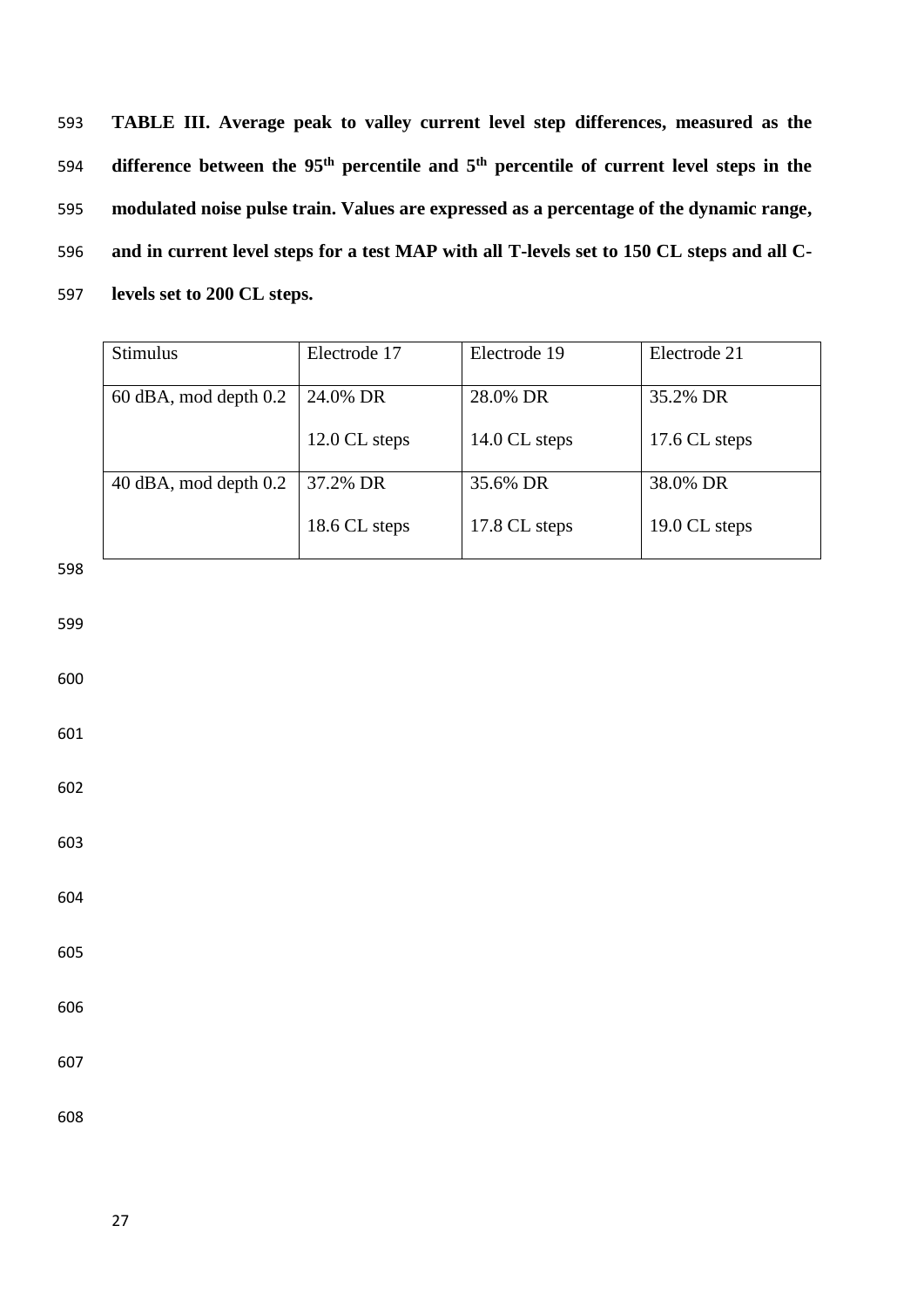**FIG. 1. Mean CNC phoneme scores compared to stimulation rate and presentation level for 9 participants. The error bars represent ±1 standard error of the mean.**

 **FIG. 2. Mean Signal to noise ratio (SNR) required to achieve 70% of the sentences in quiet score, versus stimulation rate and presentation level for 9 participants. The error bars represent ±1 standard error of the mean.**

 **FIG. 3. Mean acoustic modulation detection thresholds, versus stimulation rate and presentation level for 9 participants. The error bars represent ±1 standard error of the mean.**

 **FIG. 4. Pearson correlation analyses between CNC phoneme scores and AMDTs for 9 participants, at different stimulation rates and presentation levels.**

 **FIG. 5. Pearson correlation analyses between SNR70% and AMDTs for 9 participants, at different stimulation rates and presentation levels.**

 **FIG. 6. Speech processor outputs at channel 19 (625 Hz center frequency, upper panel) and channel 1 (7063 Hz center frequency, lower panel), for a 500 ms test signal of 10 Hz modulated noise, lowpass filtered at 1500 Hz, plus a constant 7063 Hz sine tone. The modulation depth of the noise was -6 dB re 100% modulation.** 

 **FIG. 7. Electrical output level at electrode 19 (625 Hz center frequency) for different acoustic input levels of a 625 Hz sine tone.**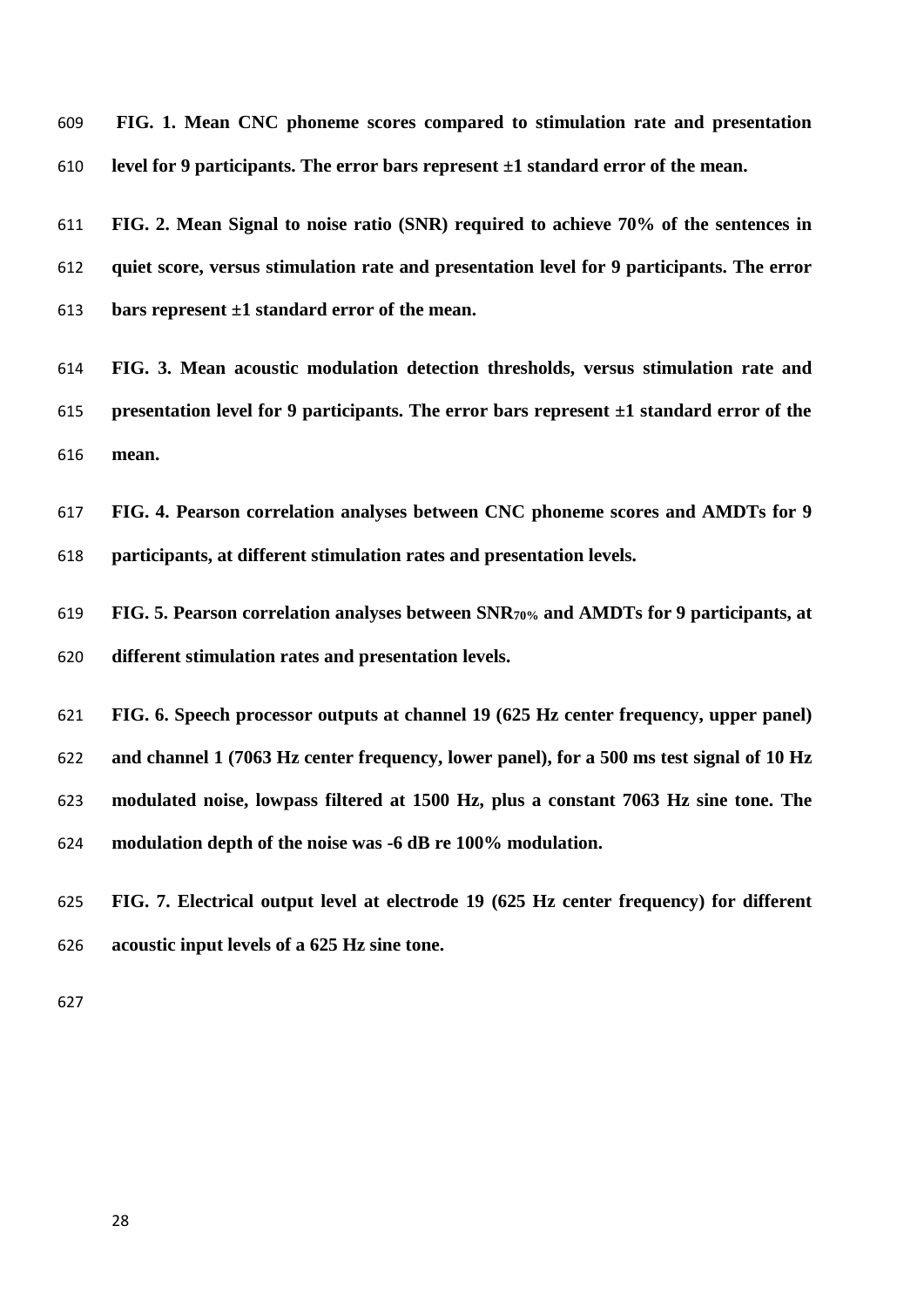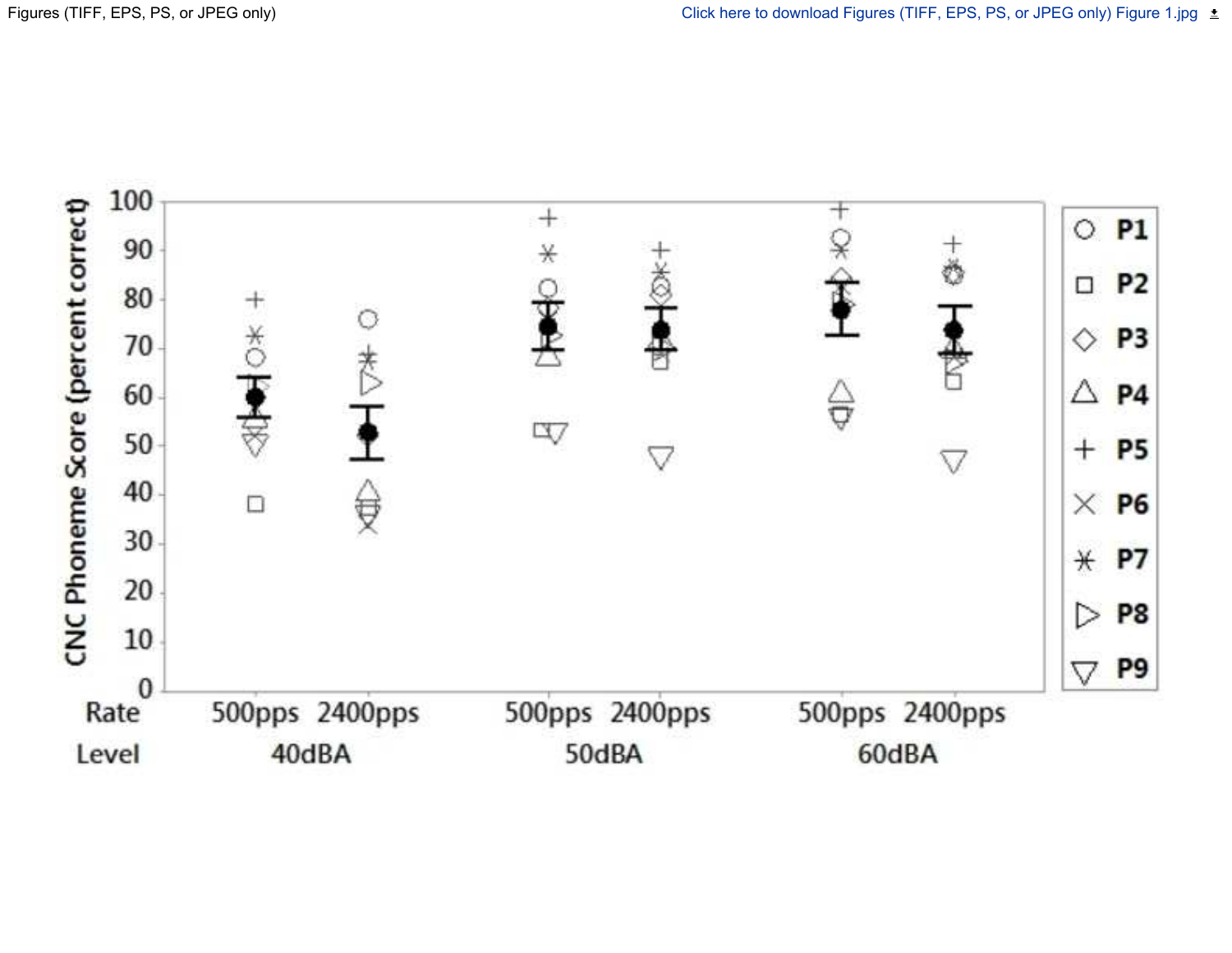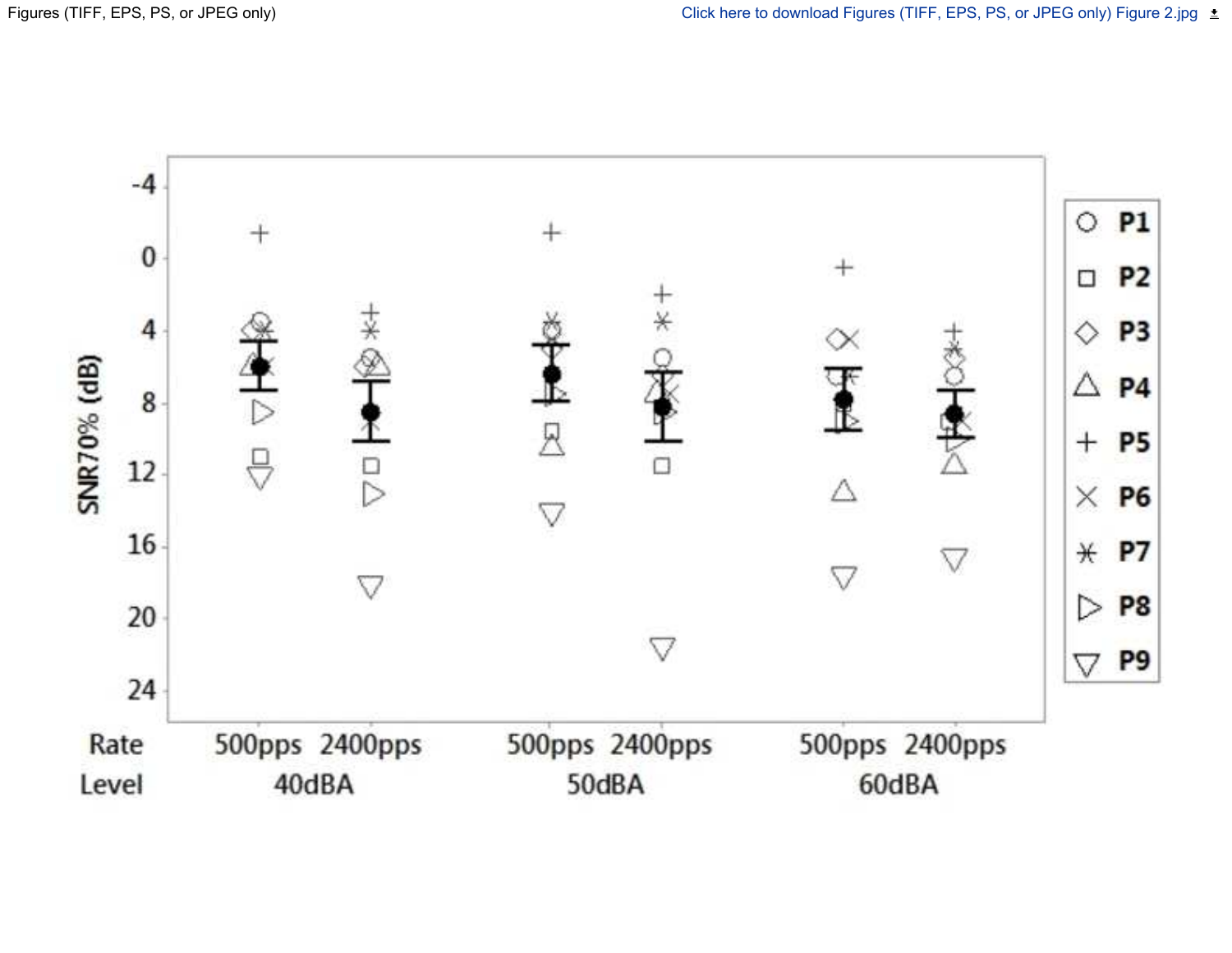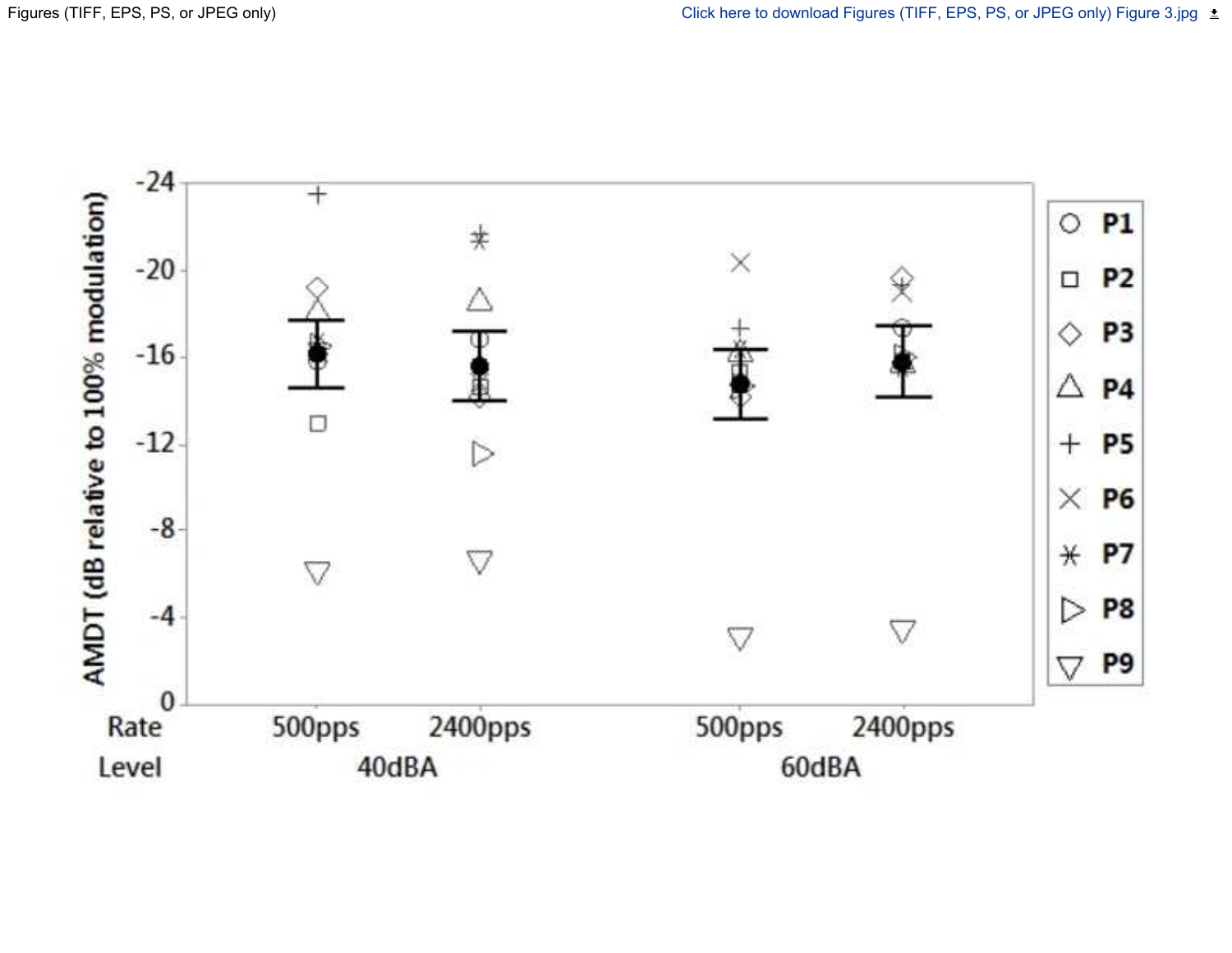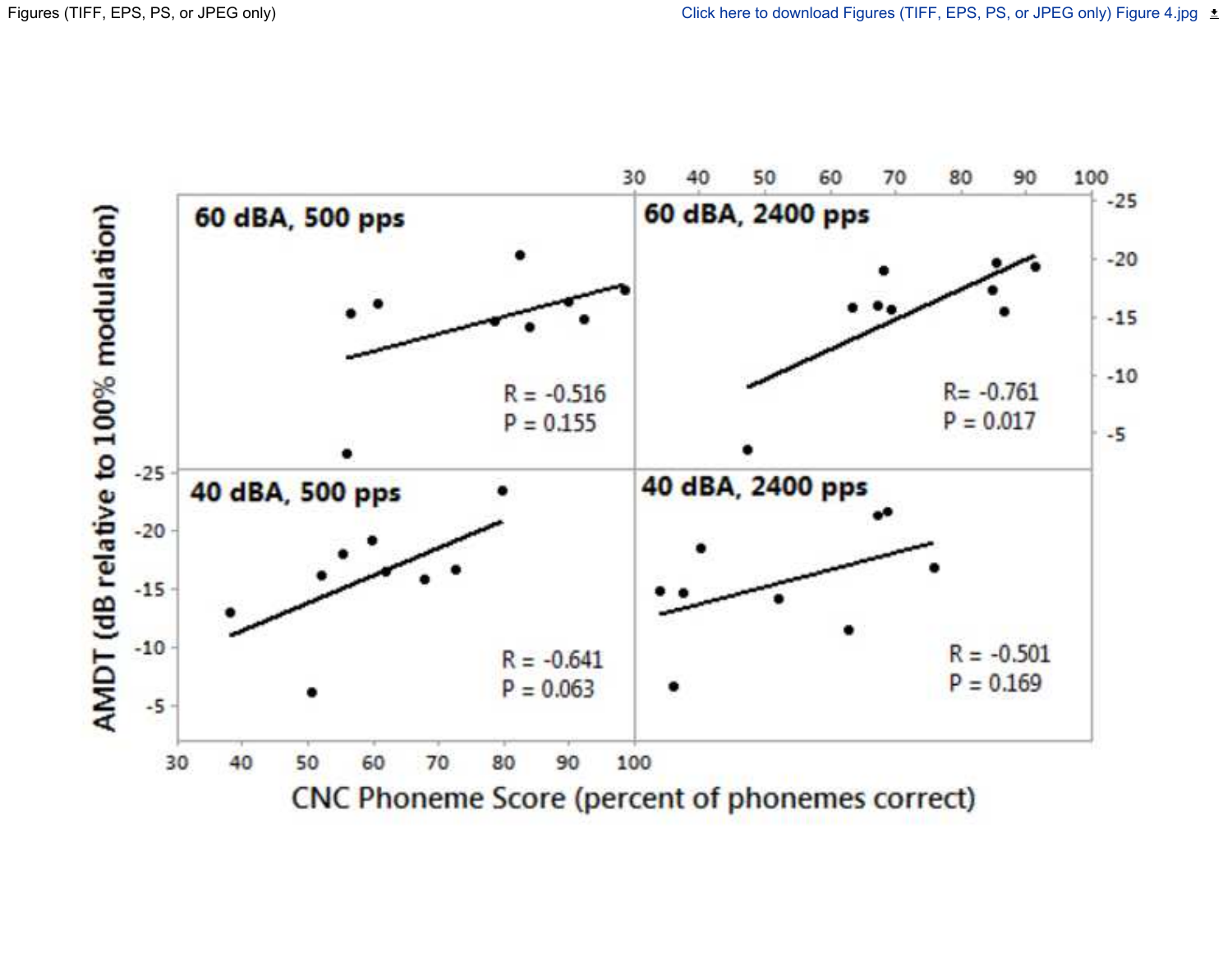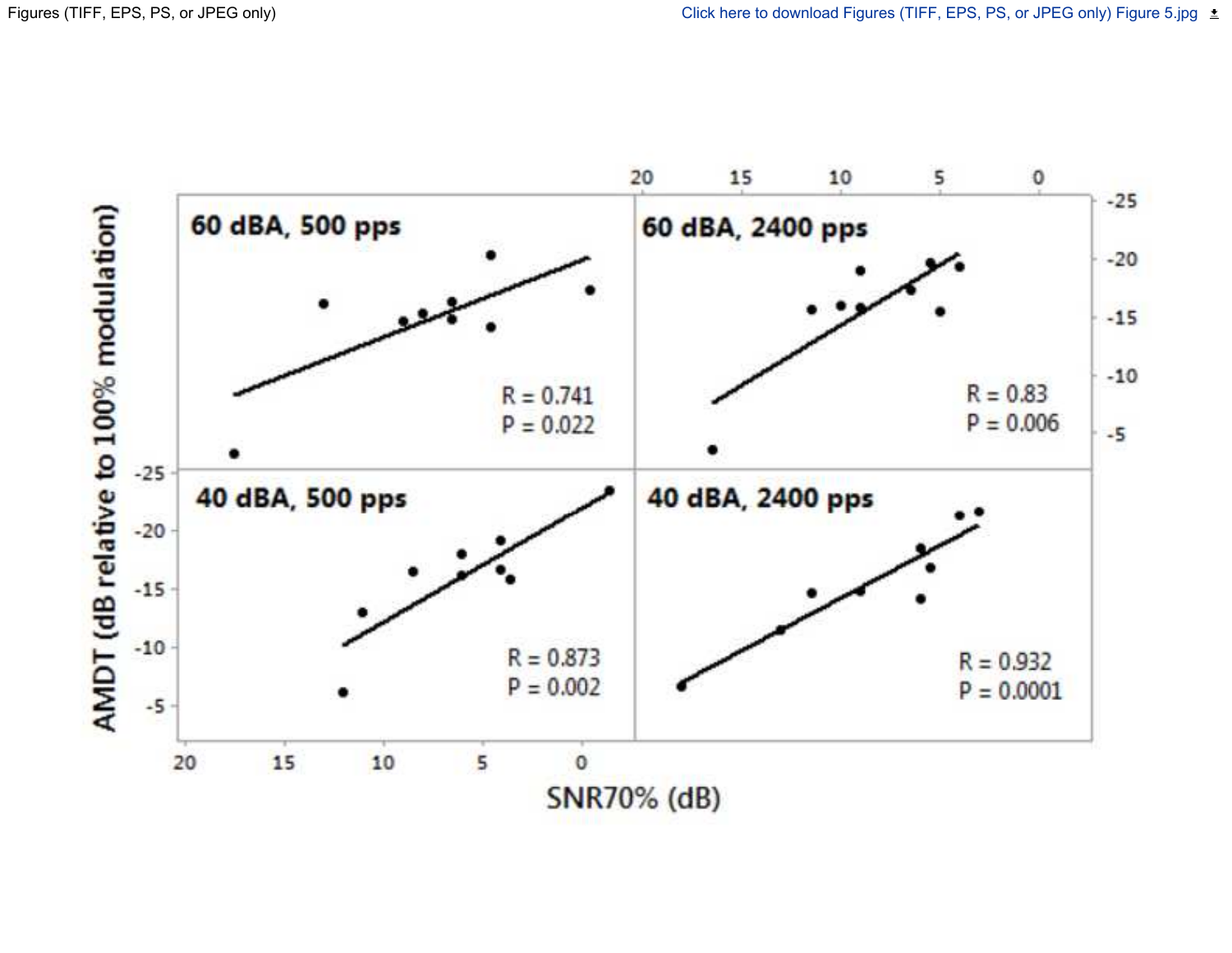